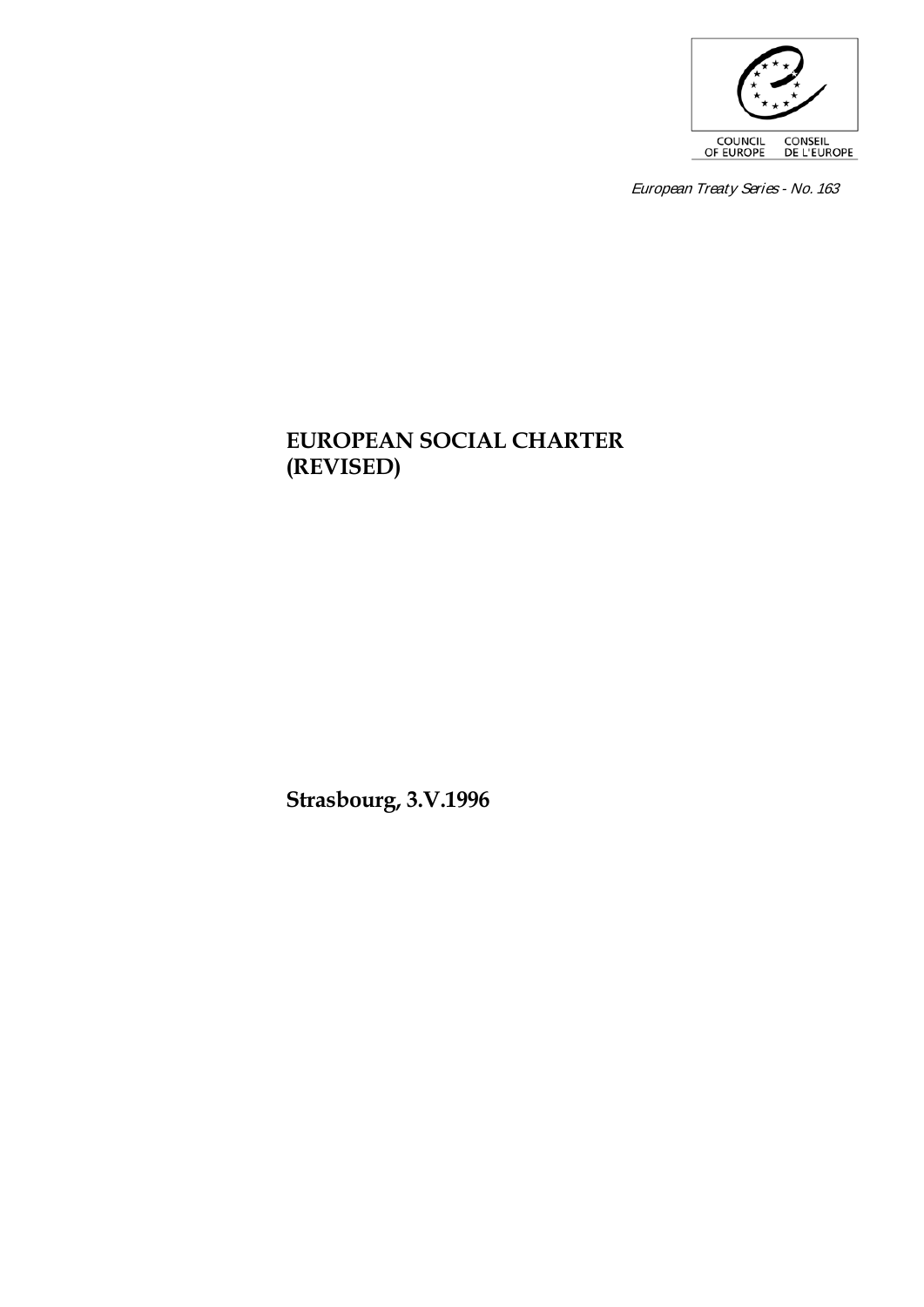#### **Preamble**

The governments signatory hereto, being members of the Council of Europe,

Considering that the aim of the Council of Europe is the achievement of greater unity between its members for the purpose of safeguarding and realising the ideals and principles which are their common heritage and of facilitating their economic and social progress, in particular by the maintenance and further realisation of human rights and fundamental freedoms;

Considering that in the European Convention for the Protection of Human Rights and Fundamental Freedoms signed at Rome on 4 November 1950, and the Protocols thereto, the member States of the Council of Europe agreed to secure to their populations the civil and political rights and freedoms therein specified;

Considering that in the European Social Charter opened for signature in Turin on 18 October 1961 and the Protocols thereto, the member States of the Council of Europe agreed to secure to their populations the social rights specified therein in order to improve their standard of living and their social well-being;

Recalling that the Ministerial Conference on Human Rights held in Rome on 5 November 1990 stressed the need, on the one hand, to preserve the indivisible nature of all human rights, be they civil, political, economic, social or cultural and, on the other hand, to give the European Social Charter fresh impetus;

Resolved, as was decided during the Ministerial Conference held in Turin on 21 and 22 October 1991, to update and adapt the substantive contents of the Charter in order to take account in particular of the fundamental social changes which have occurred since the text was adopted;

Recognising the advantage of embodying in a Revised Charter, designed progressively to take the place of the European Social Charter, the rights guaranteed by the Charter as amended, the rights guaranteed by the Additional Protocol of 1988 and to add new rights,

Have agreed as follows: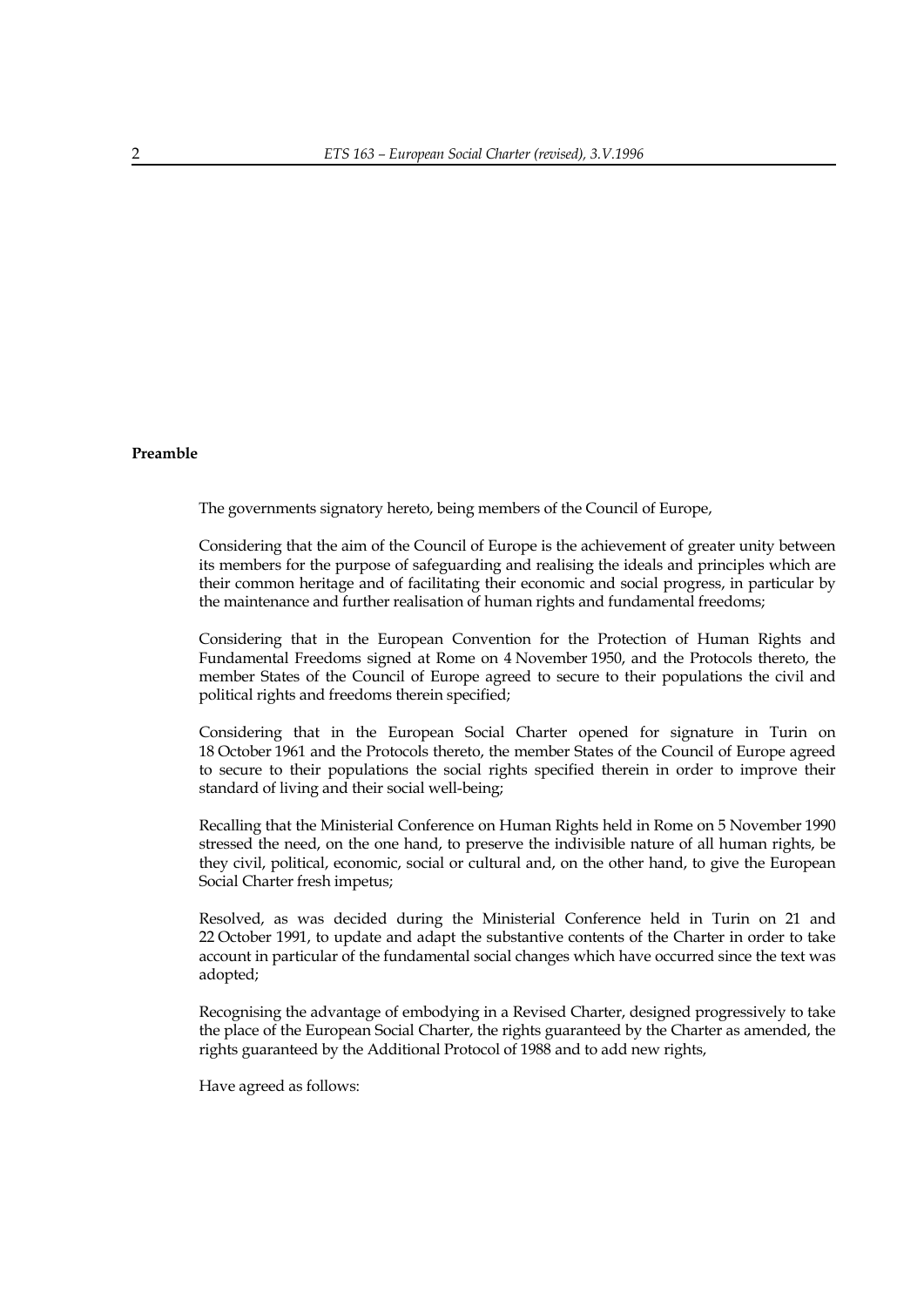# **Part I**

The Parties accept as the aim of their policy, to be pursued by all appropriate means both national and international in character, the attainment of conditions in which the following rights and principles may be effectively realised:

- 1 Everyone shall have the opportunity to earn his living in an occupation freely entered upon.
- 2 All workers have the right to just conditions of work.
- 3 All workers have the right to safe and healthy working conditions.
- 4 All workers have the right to a fair remuneration sufficient for a decent standard of living for themselves and their families.
- 5 All workers and employers have the right to freedom of association in national or international organisations for the protection of their economic and social interests.
- 6 All workers and employers have the right to bargain collectively.
- 7 Children and young persons have the right to a special protection against the physical and moral hazards to which they are exposed.
- 8 Employed women, in case of maternity, have the right to a special protection.
- 9 Everyone has the right to appropriate facilities for vocational guidance with a view to helping him choose an occupation suited to his personal aptitude and interests.
- 10 Everyone has the right to appropriate facilities for vocational training.
- 11 Everyone has the right to benefit from any measures enabling him to enjoy the highest possible standard of health attainable.
- 12 All workers and their dependents have the right to social security.
- 13 Anyone without adequate resources has the right to social and medical assistance.
- 14 Everyone has the right to benefit from social welfare services.
- 15 Disabled persons have the right to independence, social integration and participation in the life of the community.
- 16 The family as a fundamental unit of society has the right to appropriate social, legal and economic protection to ensure its full development.
- 17 Children and young persons have the right to appropriate social, legal and economic protection.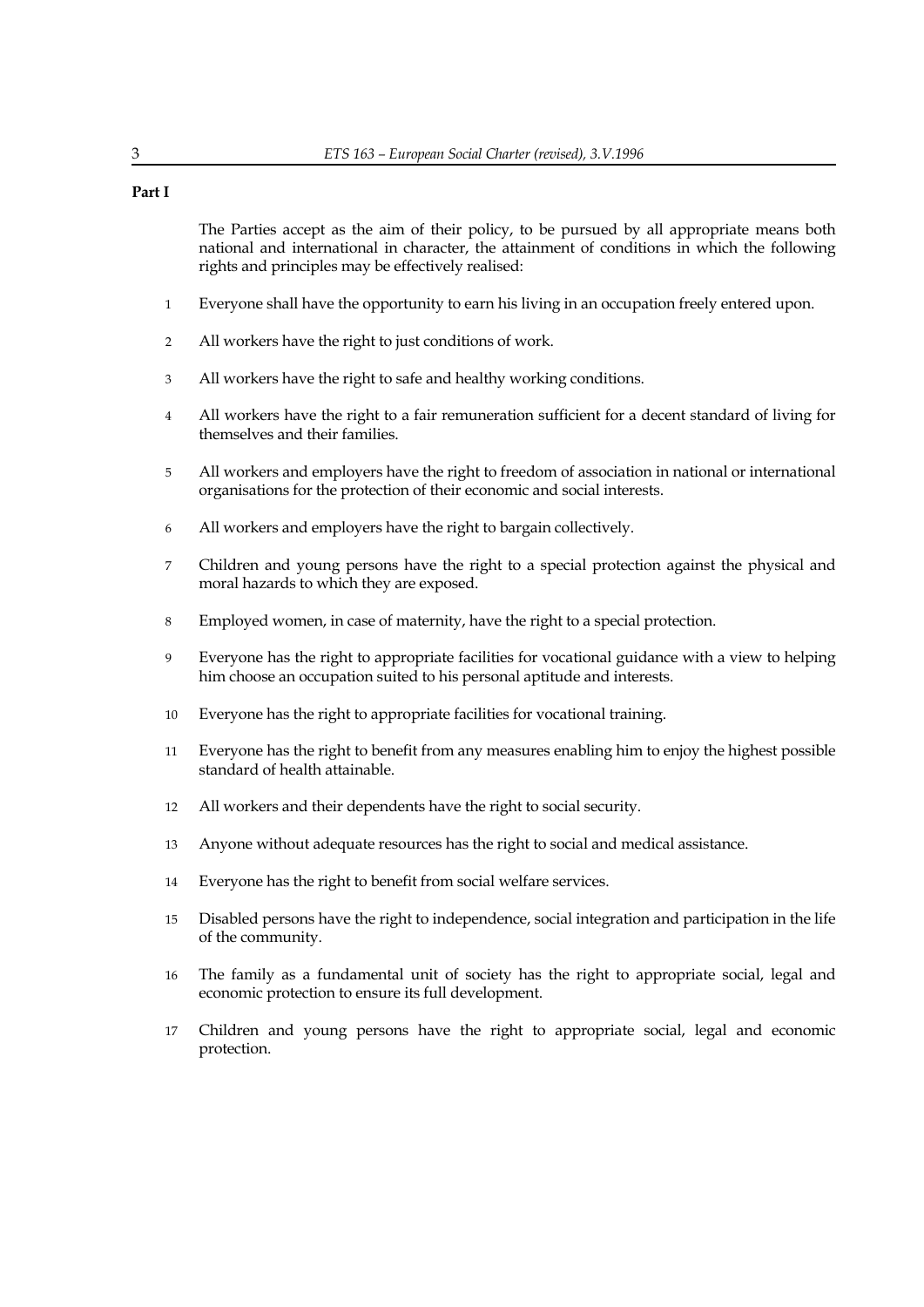- 18 The nationals of any one of the Parties have the right to engage in any gainful occupation in the territory of any one of the others on a footing of equality with the nationals of the latter, subject to restrictions based on cogent economic or social reasons.
- 19 Migrant workers who are nationals of a Party and their families have the right to protection and assistance in the territory of any other Party.
- 20 All workers have the right to equal opportunities and equal treatment in matters of employment and occupation without discrimination on the grounds of sex.
- 21 Workers have the right to be informed and to be consulted within the undertaking.
- 22 Workers have the right to take part in the determination and improvement of the working conditions and working environment in the undertaking.
- 23 Every elderly person has the right to social protection.
- 24 All workers have the right to protection in cases of termination of employment.
- 25 All workers have the right to protection of their claims in the event of the insolvency of their employer.
- 26 All workers have the right to dignity at work.
- 27 All persons with family responsibilities and who are engaged or wish to engage in employment have a right to do so without being subject to discrimination and as far as possible without conflict between their employment and family responsibilities.
- 28 Workers' representatives in undertakings have the right to protection against acts prejudicial to them and should be afforded appropriate facilities to carry out their functions.
- 29 All workers have the right to be informed and consulted in collective redundancy procedures.
- 30 Everyone has the right to protection against poverty and social exclusion.
- 31 Everyone has the right to housing.

## **Part II**

The Parties undertake, as provided for in Part III, to consider themselves bound by the obligations laid down in the following articles and paragraphs.

# **Article 1 – The right to work**

With a view to ensuring the effective exercise of the right to work, the Parties undertake:

1 to accept as one of their primary aims and responsibilities the achievement and maintenance of as high and stable a level of employment as possible, with a view to the attainment of full employment;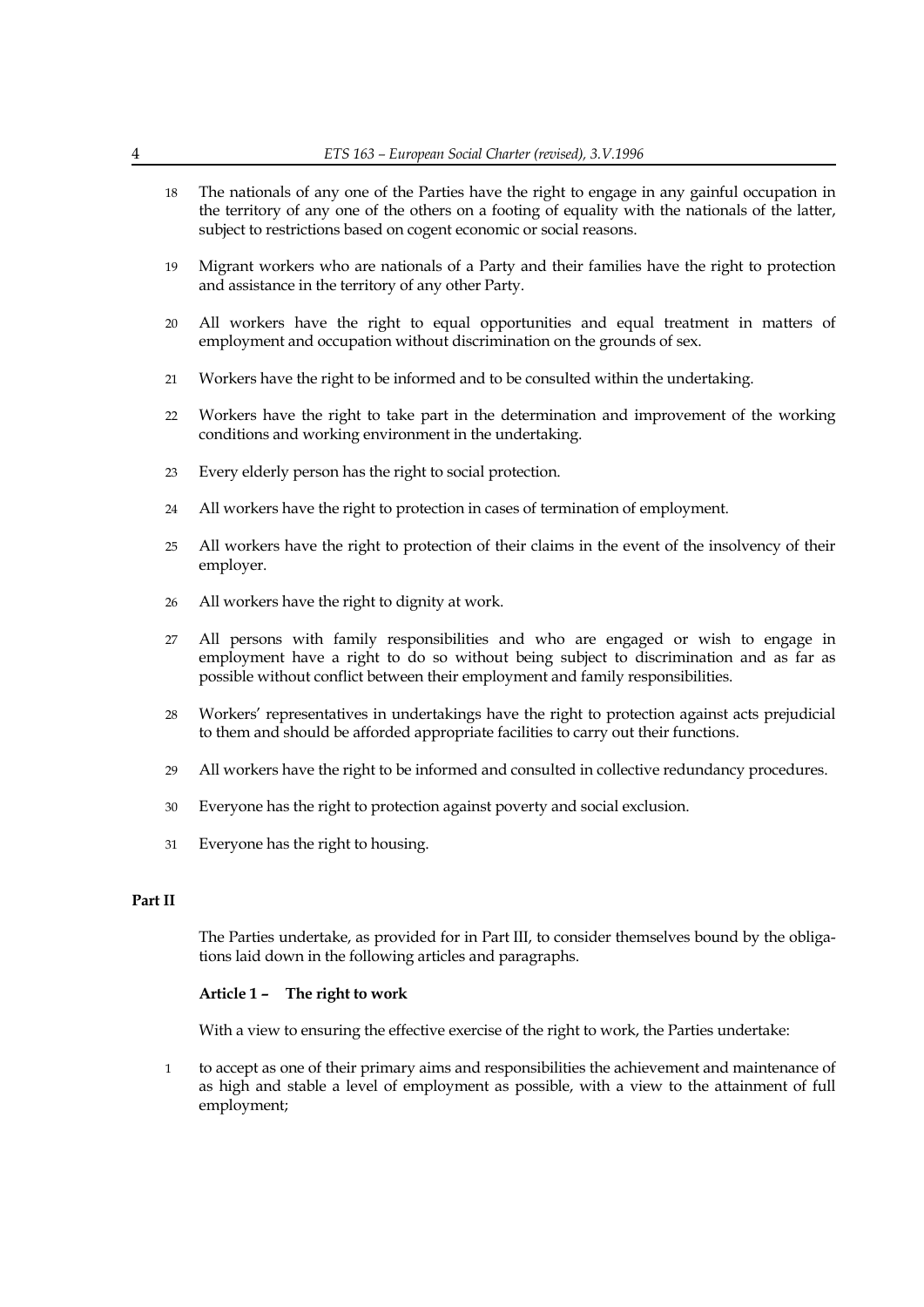- 2 to protect effectively the right of the worker to earn his living in an occupation freely entered upon;
- 3 to establish or maintain free employment services for all workers;
- 4 to provide or promote appropriate vocational guidance, training and rehabilitation.

## **Article 2 – The right to just conditions of work**

With a view to ensuring the effective exercise of the right to just conditions of work, the Parties undertake:

- 1 to provide for reasonable daily and weekly working hours, the working week to be progressively reduced to the extent that the increase of productivity and other relevant factors permit;
- 2 to provide for public holidays with pay;
- 3 to provide for a minimum of four weeks' annual holiday with pay;
- 4 to eliminate risks in inherently dangerous or unhealthy occupations, and where it has not yet been possible to eliminate or reduce sufficiently these risks, to provide for either a reduction of working hours or additional paid holidays for workers engaged in such occupations;
- 5 to ensure a weekly rest period which shall, as far as possible, coincide with the day recognised by tradition or custom in the country or region concerned as a day of rest;
- 6 to ensure that workers are informed in written form, as soon as possible, and in any event not later than two months after the date of commencing their employment, of the essential aspects of the contract or employment relationship;
- 7 to ensure that workers performing night work benefit from measures which take account of the special nature of the work.

## **Article 3 – The right to safe and healthy working conditions**

With a view to ensuring the effective exercise of the right to safe and healthy working conditions, the Parties undertake, in consultation with employers' and workers' organisations:

- 1 to formulate, implement and periodically review a coherent national policy on occupational safety, occupational health and the working environment. The primary aim of this policy shall be to improve occupational safety and health and to prevent accidents and injury to health arising out of, linked with or occurring in the course of work, particularly by minimising the causes of hazards inherent in the working environment;
- 2 to issue safety and health regulations;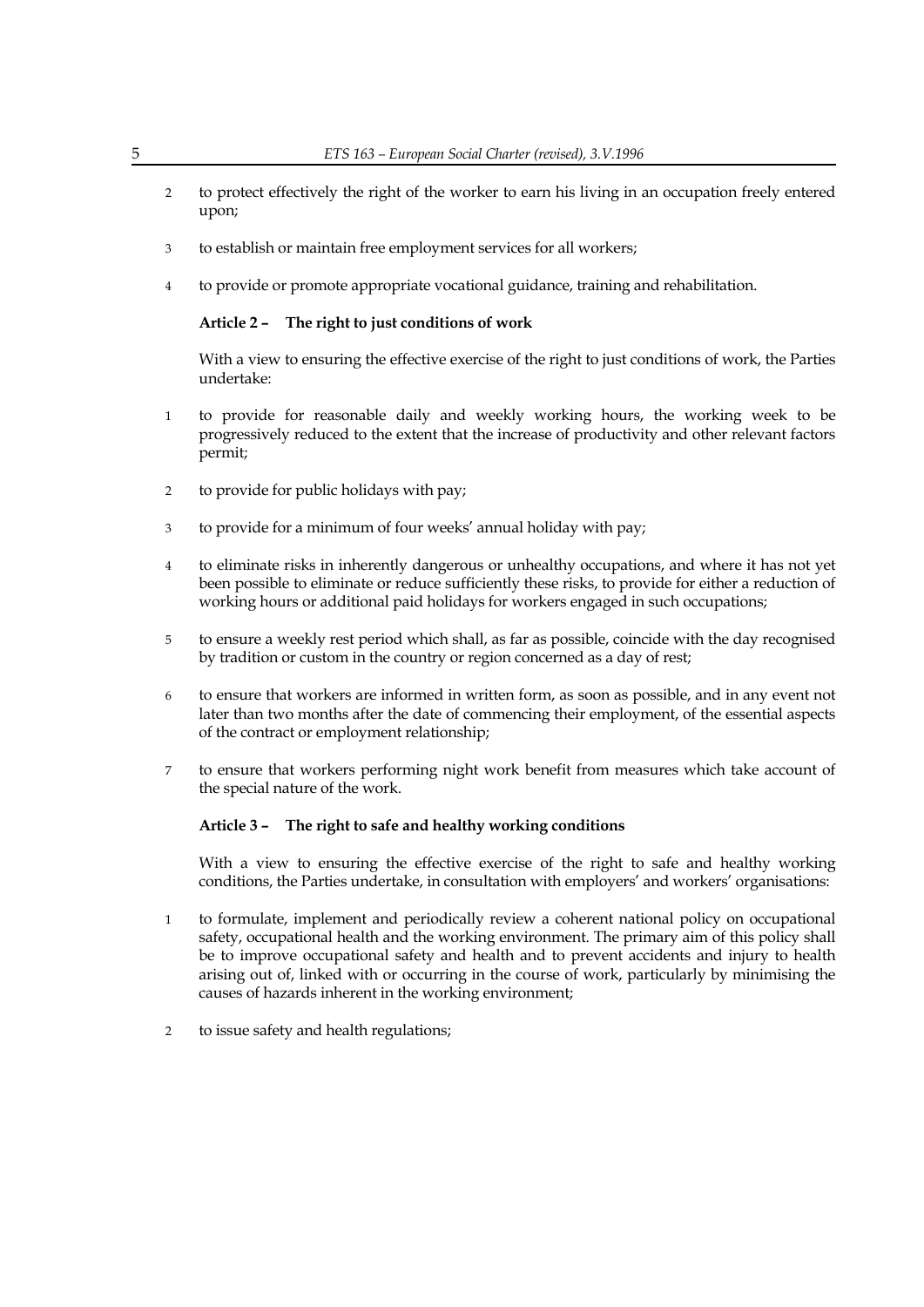- 3 to provide for the enforcement of such regulations by measures of supervision;
- 4 to promote the progressive development of occupational health services for all workers with essentially preventive and advisory functions.

#### **Article 4 – The right to a fair remuneration**

With a view to ensuring the effective exercise of the right to a fair remuneration, the Parties undertake:

- 1 to recognise the right of workers to a remuneration such as will give them and their families a decent standard of living;
- 2 to recognise the right of workers to an increased rate of remuneration for overtime work, subject to exceptions in particular cases;
- 3 to recognise the right of men and women workers to equal pay for work of equal value;
- 4 to recognise the right of all workers to a reasonable period of notice for termination of employment;
- 5 to permit deductions from wages only under conditions and to the extent prescribed by national laws or regulations or fixed by collective agreements or arbitration awards.

The exercise of these rights shall be achieved by freely concluded collective agreements, by statutory wage-fixing machinery, or by other means appropriate to national conditions.

## **Article 5 – The right to organise**

With a view to ensuring or promoting the freedom of workers and employers to form local, national or international organisations for the protection of their economic and social interests and to join those organisations, the Parties undertake that national law shall not be such as to impair, nor shall it be so applied as to impair, this freedom. The extent to which the guarantees provided for in this article shall apply to the police shall be determined by national laws or regulations. The principle governing the application to the members of the armed forces of these guarantees and the extent to which they shall apply to persons in this category shall equally be determined by national laws or regulations.

## **Article 6 – The right to bargain collectively**

With a view to ensuring the effective exercise of the right to bargain collectively, the Parties undertake:

- 1 to promote joint consultation between workers and employers;
- 2 to promote, where necessary and appropriate, machinery for voluntary negotiations between employers or employers' organisations and workers' organisations, with a view to the regulation of terms and conditions of employment by means of collective agreements;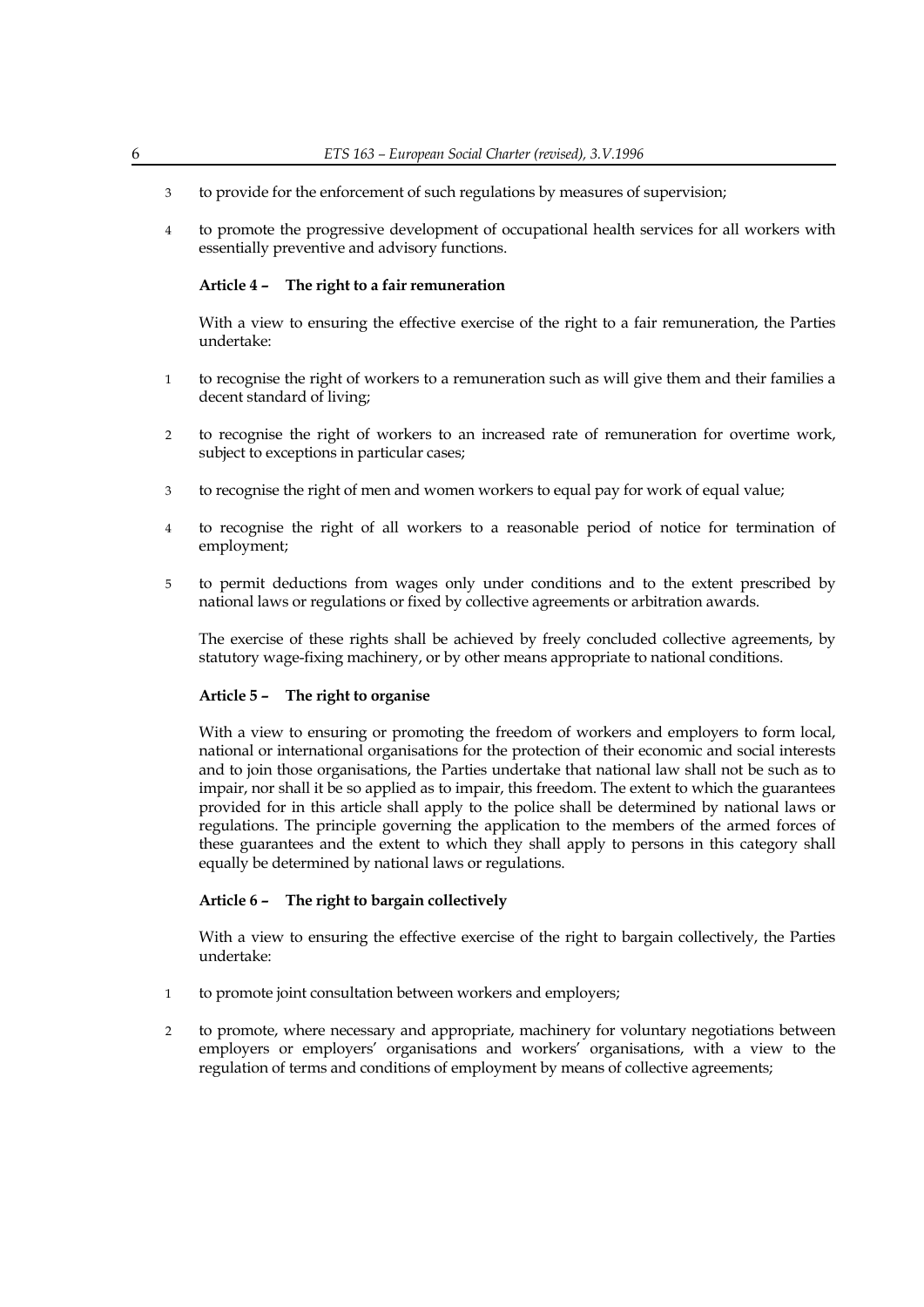3 to promote the establishment and use of appropriate machinery for conciliation and voluntary arbitration for the settlement of labour disputes;

and recognise:

4 the right of workers and employers to collective action in cases of conflicts of interest, including the right to strike, subject to obligations that might arise out of collective agreements previously entered into.

## **Article 7 – The right of children and young persons to protection**

With a view to ensuring the effective exercise of the right of children and young persons to protection, the Parties undertake:

- 1 to provide that the minimum age of admission to employment shall be 15 years, subject to exceptions for children employed in prescribed light work without harm to their health, morals or education;
- 2 to provide that the minimum age of admission to employment shall be 18 years with respect to prescribed occupations regarded as dangerous or unhealthy;
- 3 to provide that persons who are still subject to compulsory education shall not be employed in such work as would deprive them of the full benefit of their education;
- 4 to provide that the working hours of persons under 18 years of age shall be limited in accordance with the needs of their development, and particularly with their need for vocational training;
- 5 to recognise the right of young workers and apprentices to a fair wage or other appropriate allowances;
- 6 to provide that the time spent by young persons in vocational training during the normal working hours with the consent of the employer shall be treated as forming part of the working day;
- 7 to provide that employed persons of under 18 years of age shall be entitled to a minimum of four weeks' annual holiday with pay;
- 8 to provide that persons under 18 years of age shall not be employed in night work with the exception of certain occupations provided for by national laws or regulations;
- 9 to provide that persons under 18 years of age employed in occupations prescribed by national laws or regulations shall be subject to regular medical control;
- 10 to ensure special protection against physical and moral dangers to which children and young persons are exposed, and particularly against those resulting directly or indirectly from their work.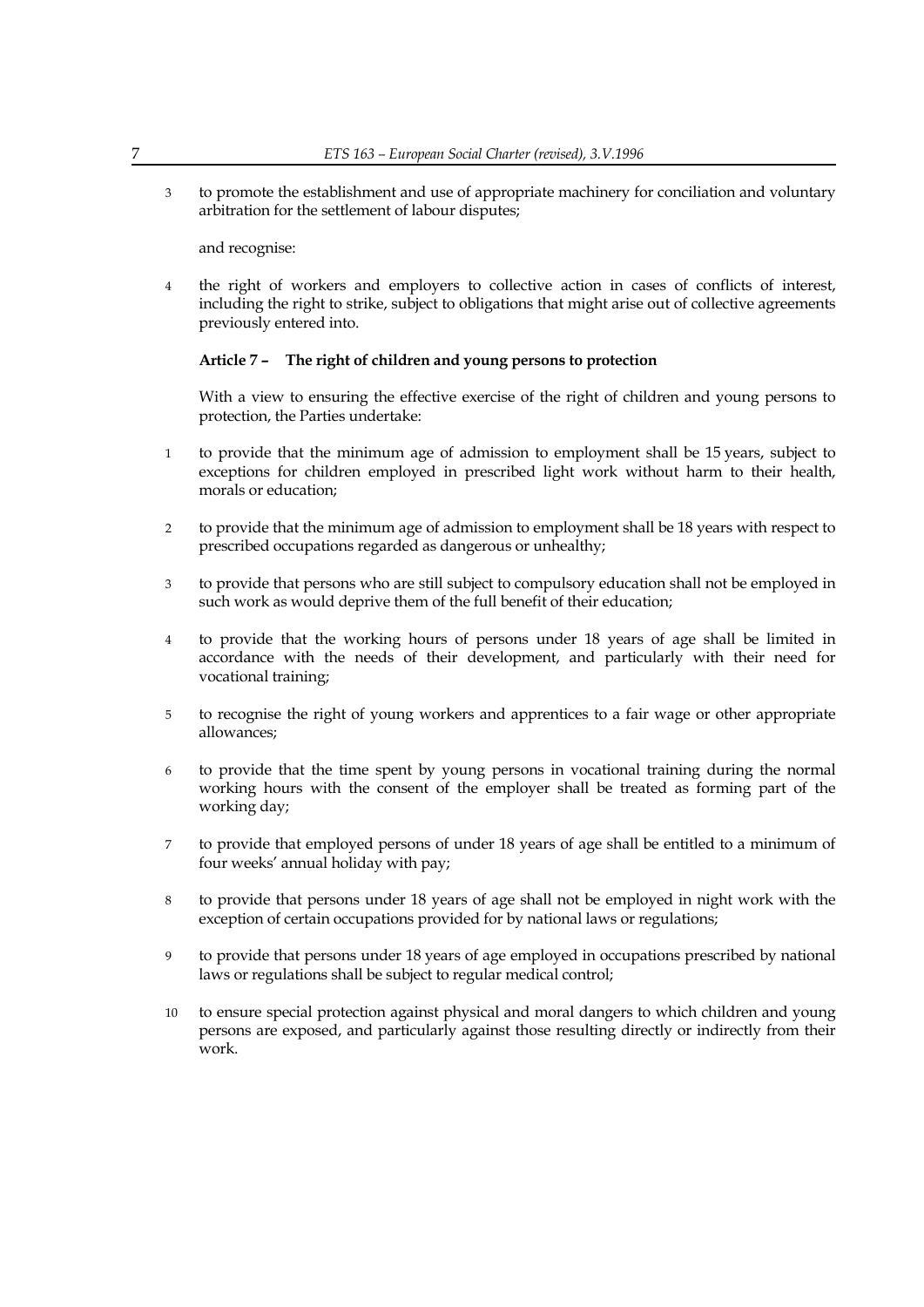## **Article 8 – The right of employed women to protection of maternity**

With a view to ensuring the effective exercise of the right of employed women to the protection of maternity, the Parties undertake:

- 1 to provide either by paid leave, by adequate social security benefits or by benefits from public funds for employed women to take leave before and after childbirth up to a total of at least fourteen weeks;
- 2 to consider it as unlawful for an employer to give a woman notice of dismissal during the period from the time she notifies her employer that she is pregnant until the end of her maternity leave, or to give her notice of dismissal at such a time that the notice would expire during such a period;
- 3 to provide that mothers who are nursing their infants shall be entitled to sufficient time off for this purpose;
- 4 to regulate the employment in night work of pregnant women, women who have recently given birth and women nursing their infants;
- 5 to prohibit the employment of pregnant women, women who have recently given birth or who are nursing their infants in underground mining and all other work which is unsuitable by reason of its dangerous, unhealthy or arduous nature and to take appropriate measures to protect the employment rights of these women.

# **Article 9 – The right to vocational guidance**

With a view to ensuring the effective exercise of the right to vocational guidance, the Parties undertake to provide or promote, as necessary, a service which will assist all persons, including the handicapped, to solve problems related to occupational choice and progress, with due regard to the individual's characteristics and their relation to occupational opportunity: this assistance should be available free of charge, both to young persons, including schoolchildren, and to adults.

## **Article 10 – The right to vocational training**

With a view to ensuring the effective exercise of the right to vocational training, the Parties undertake:

- 1 to provide or promote, as necessary, the technical and vocational training of all persons, including the handicapped, in consultation with employers' and workers' organisations, and to grant facilities for access to higher technical and university education, based solely on individual aptitude;
- 2 to provide or promote a system of apprenticeship and other systematic arrangements for training young boys and girls in their various employments;
- 3 to provide or promote, as necessary:
	- a adequate and readily available training facilities for adult workers;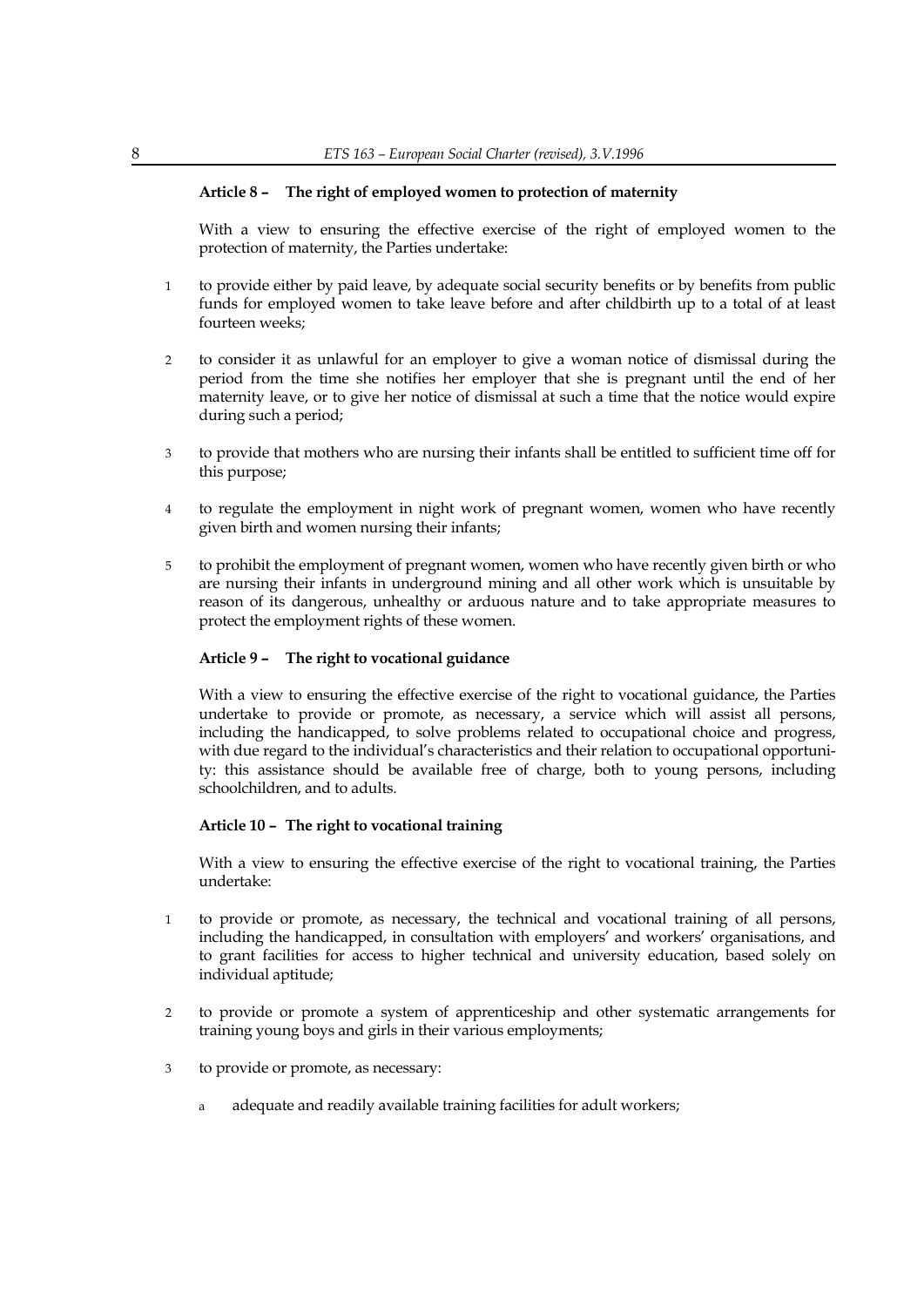- b special facilities for the retraining of adult workers needed as a result of technological development or new trends in employment;
- 4 to provide or promote, as necessary, special measures for the retraining and reintegration of the long-term unemployed;
- 5 to encourage the full utilisation of the facilities provided by appropriate measures such as:
	- a reducing or abolishing any fees or charges;
	- b granting financial assistance in appropriate cases;
	- c including in the normal working hours time spent on supplementary training taken by the worker, at the request of his employer, during employment;
	- d ensuring, through adequate supervision, in consultation with the employers' and workers' organisations, the efficiency of apprenticeship and other training arrangements for young workers, and the adequate protection of young workers generally.

## **Article 11 – The right to protection of health**

With a view to ensuring the effective exercise of the right to protection of health, the Parties undertake, either directly or in co-operation with public or private organisations, to take appropriate measures designed *inter alia*:

- 1 to remove as far as possible the causes of ill-health;
- 2 to provide advisory and educational facilities for the promotion of health and the encouragement of individual responsibility in matters of health;
- 3 to prevent as far as possible epidemic, endemic and other diseases, as well as accidents.

# **Article 12 – The right to social security**

With a view to ensuring the effective exercise of the right to social security, the Parties undertake:

- 1 to establish or maintain a system of social security;
- 2 to maintain the social security system at a satisfactory level at least equal to that necessary for the ratification of the European Code of Social Security;
- 3 to endeavour to raise progressively the system of social security to a higher level;
- 4 to take steps, by the conclusion of appropriate bilateral and multilateral agreements or by other means, and subject to the conditions laid down in such agreements, in order to ensure: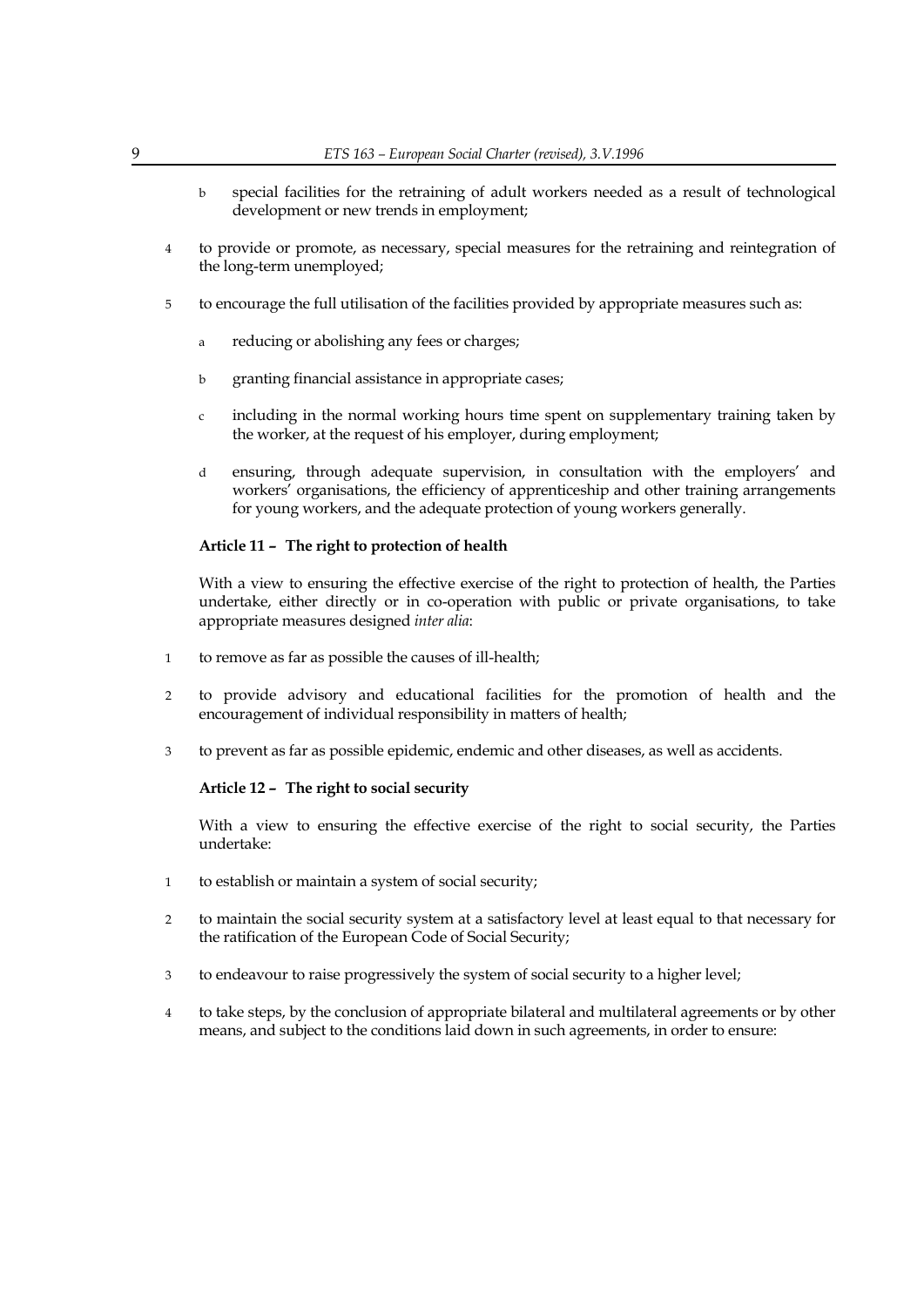- a equal treatment with their own nationals of the nationals of other Parties in respect of social security rights, including the retention of benefits arising out of social security legislation, whatever movements the persons protected may undertake between the territories of the Parties;
- b the granting, maintenance and resumption of social security rights by such means as the accumulation of insurance or employment periods completed under the legislation of each of the Parties.

## **Article 13 – The right to social and medical assistance**

With a view to ensuring the effective exercise of the right to social and medical assistance, the Parties undertake:

- 1 to ensure that any person who is without adequate resources and who is unable to secure such resources either by his own efforts or from other sources, in particular by benefits under a social security scheme, be granted adequate assistance, and, in case of sickness, the care necessitated by his condition;
- 2 to ensure that persons receiving such assistance shall not, for that reason, suffer from a diminution of their political or social rights;
- 3 to provide that everyone may receive by appropriate public or private services such advice and personal help as may be required to prevent, to remove, or to alleviate personal or family want;
- 4 to apply the provisions referred to in paragraphs 1, 2 and 3 of this article on an equal footing with their nationals to nationals of other Parties lawfully within their territories, in accordance with their obligations under the European Convention on Social and Medical Assistance, signed at Paris on 11 December 1953.

#### **Article 14 – The right to benefit from social welfare services**

With a view to ensuring the effective exercise of the right to benefit from social welfare services, the Parties undertake:

- 1 to promote or provide services which, by using methods of social work, would contribute to the welfare and development of both individuals and groups in the community, and to their adjustment to the social environment;
- 2 to encourage the participation of individuals and voluntary or other organisations in the establishment and maintenance of such services.

# **Article 15 – The right of persons with disabilities to independence, social integration and participation in the life of the community**

With a view to ensuring to persons with disabilities, irrespective of age and the nature and origin of their disabilities, the effective exercise of the right to independence, social integration and participation in the life of the community, the Parties undertake, in particular: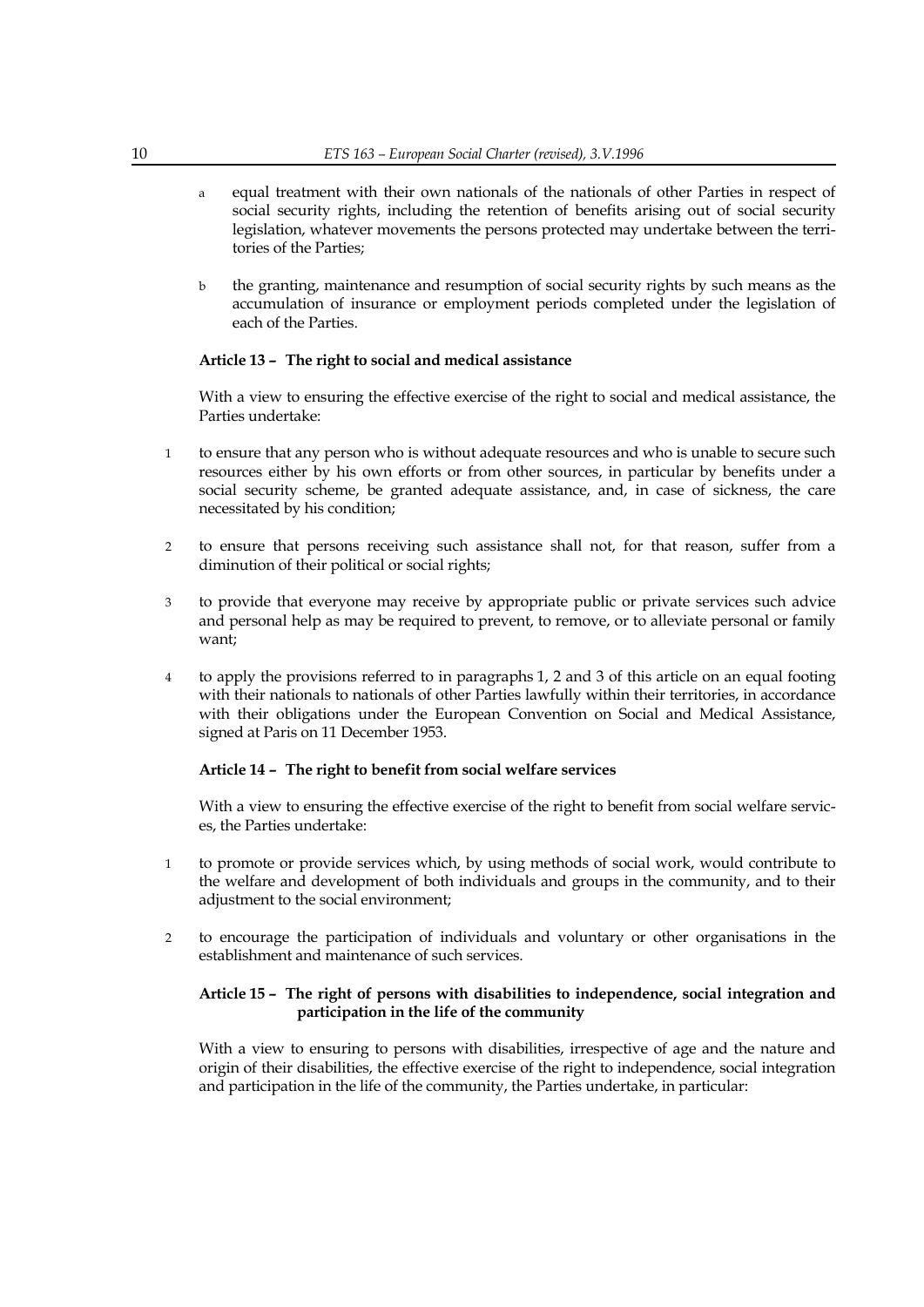- 1 to take the necessary measures to provide persons with disabilities with guidance, education and vocational training in the framework of general schemes wherever possible or, where this is not possible, through specialised bodies, public or private;
- 2 to promote their access to employment through all measures tending to encourage employers to hire and keep in employment persons with disabilities in the ordinary working environment and to adjust the working conditions to the needs of the disabled or, where this is not possible by reason of the disability, by arranging for or creating sheltered employment according to the level of disability. In certain cases, such measures may require recourse to specialised placement and support services;
- 3 to promote their full social integration and participation in the life of the community in particular through measures, including technical aids, aiming to overcome barriers to communication and mobility and enabling access to transport, housing, cultural activities and leisure.

## **Article 16 – The right of the family to social, legal and economic protection**

With a view to ensuring the necessary conditions for the full development of the family, which is a fundamental unit of society, the Parties undertake to promote the economic, legal and social protection of family life by such means as social and family benefits, fiscal arrangements, provision of family housing, benefits for the newly married and other appropriate means.

# **Article 17 – The right of children and young persons to social, legal and economic protection**

With a view to ensuring the effective exercise of the right of children and young persons to grow up in an environment which encourages the full development of their personality and of their physical and mental capacities, the Parties undertake, either directly or in co-operation with public and private organisations, to take all appropriate and necessary measures designed:

- 1 a to ensure that children and young persons, taking account of the rights and duties of their parents, have the care, the assistance, the education and the training they need, in particular by providing for the establishment or maintenance of institutions and services sufficient and adequate for this purpose;
	- b to protect children and young persons against negligence, violence or exploitation;
	- c to provide protection and special aid from the state for children and young persons temporarily or definitively deprived of their family's support;
- 2 to provide to children and young persons a free primary and secondary education as well as to encourage regular attendance at schools.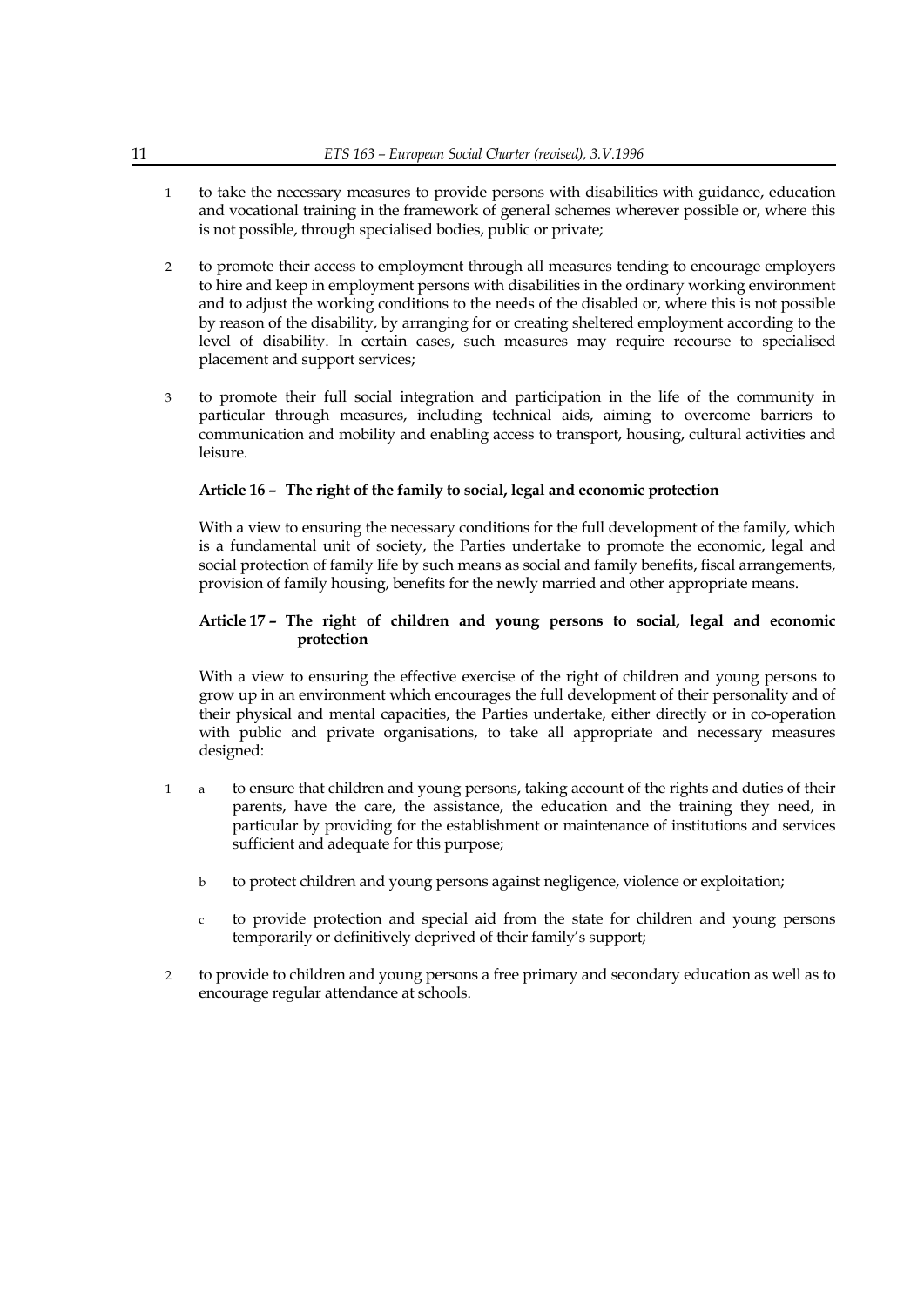## **Article 18 – The right to engage in a gainful occupation in the territory of other Parties**

With a view to ensuring the effective exercise of the right to engage in a gainful occupation in the territory of any other Party, the Parties undertake:

- 1 to apply existing regulations in a spirit of liberality;
- 2 to simplify existing formalities and to reduce or abolish chancery dues and other charges payable by foreign workers or their employers;
- 3 to liberalise, individually or collectively, regulations governing the employment of foreign workers;

and recognise:

4 the right of their nationals to leave the country to engage in a gainful occupation in the territories of the other Parties.

## **Article 19 – The right of migrant workers and their families to protection and assistance**

With a view to ensuring the effective exercise of the right of migrant workers and their families to protection and assistance in the territory of any other Party, the Parties undertake:

- 1 to maintain or to satisfy themselves that there are maintained adequate and free services to assist such workers, particularly in obtaining accurate information, and to take all appropriate steps, so far as national laws and regulations permit, against misleading propaganda relating to emigration and immigration;
- 2 to adopt appropriate measures within their own jurisdiction to facilitate the departure, journey and reception of such workers and their families, and to provide, within their own jurisdiction, appropriate services for health, medical attention and good hygienic conditions during the journey;
- 3 to promote co-operation, as appropriate, between social services, public and private, in emigration and immigration countries;
- 4 to secure for such workers lawfully within their territories, insofar as such matters are regulated by law or regulations or are subject to the control of administrative authorities, treatment not less favourable than that of their own nationals in respect of the following matters:
	- a remuneration and other employment and working conditions;
	- b membership of trade unions and enjoyment of the benefits of collective bargaining;
	- c accommodation;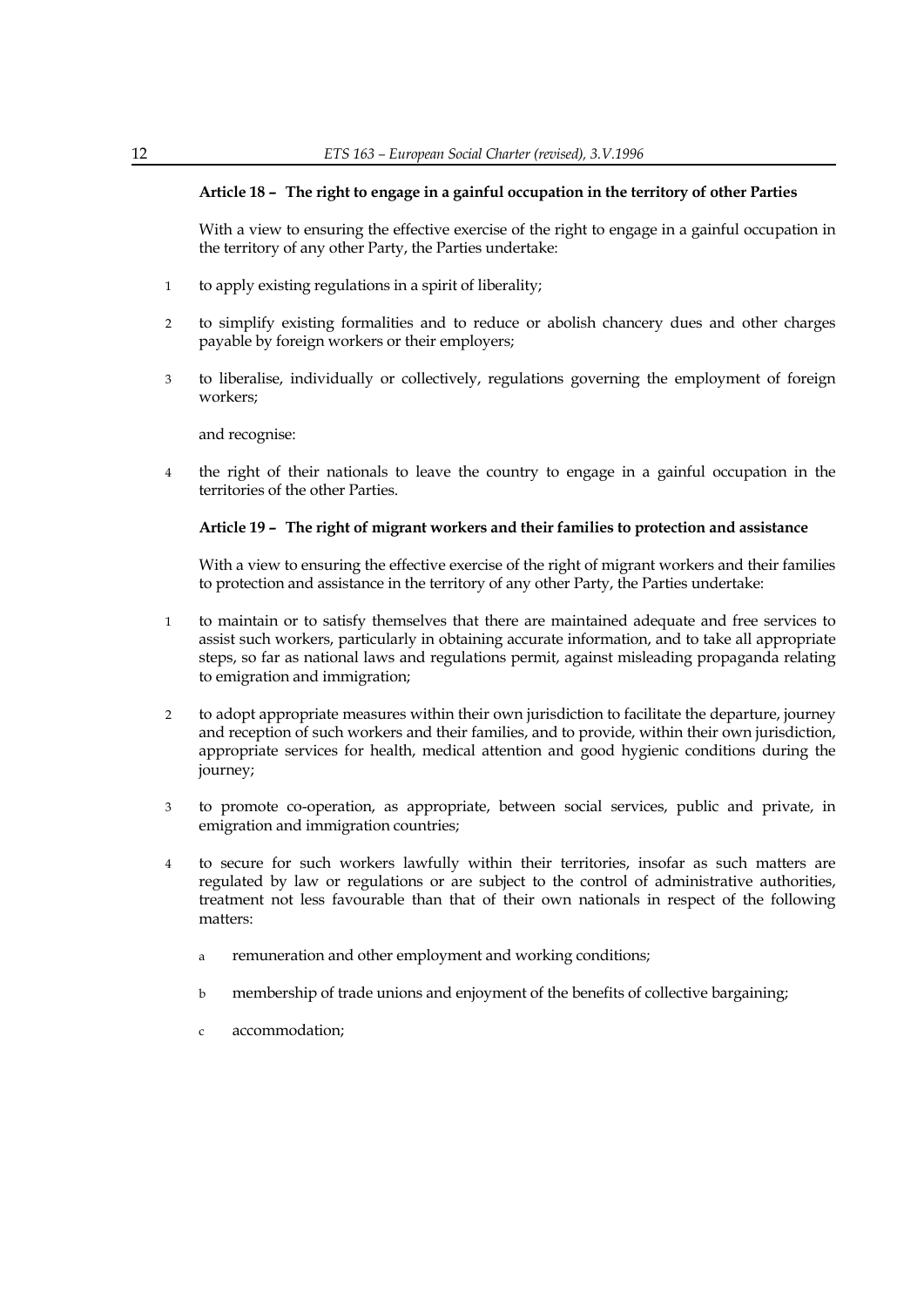- 5 to secure for such workers lawfully within their territories treatment not less favourable than that of their own nationals with regard to employment taxes, dues or contributions payable in respect of employed persons;
- 6 to facilitate as far as possible the reunion of the family of a foreign worker permitted to establish himself in the territory;
- 7 to secure for such workers lawfully within their territories treatment not less favourable than that of their own nationals in respect of legal proceedings relating to matters referred to in this article;
- 8 to secure that such workers lawfully residing within their territories are not expelled unless they endanger national security or offend against public interest or morality;
- 9 to permit, within legal limits, the transfer of such parts of the earnings and savings of such workers as they may desire;
- 10 to extend the protection and assistance provided for in this article to self-employed migrants insofar as such measures apply;
- 11 to promote and facilitate the teaching of the national language of the receiving state or, if there are several, one of these languages, to migrant workers and members of their families;
- 12 to promote and facilitate, as far as practicable, the teaching of the migrant worker's mother tongue to the children of the migrant worker.

# **Article 20 – The right to equal opportunities and equal treatment in matters of employment and occupation without discrimination on the grounds of sex**

With a view to ensuring the effective exercise of the right to equal opportunities and equal treatment in matters of employment and occupation without discrimination on the grounds of sex, the Parties undertake to recognise that right and to take appropriate measures to ensure or promote its application in the following fields:

- a access to employment, protection against dismissal and occupational reintegration;
- b vocational guidance, training, retraining and rehabilitation;
- c terms of employment and working conditions, including remuneration;
- d career development, including promotion.

## **Article 21 – The right to information and consultation**

With a view to ensuring the effective exercise of the right of workers to be informed and consulted within the undertaking, the Parties undertake to adopt or encourage measures enabling workers or their representatives, in accordance with national legislation and practice: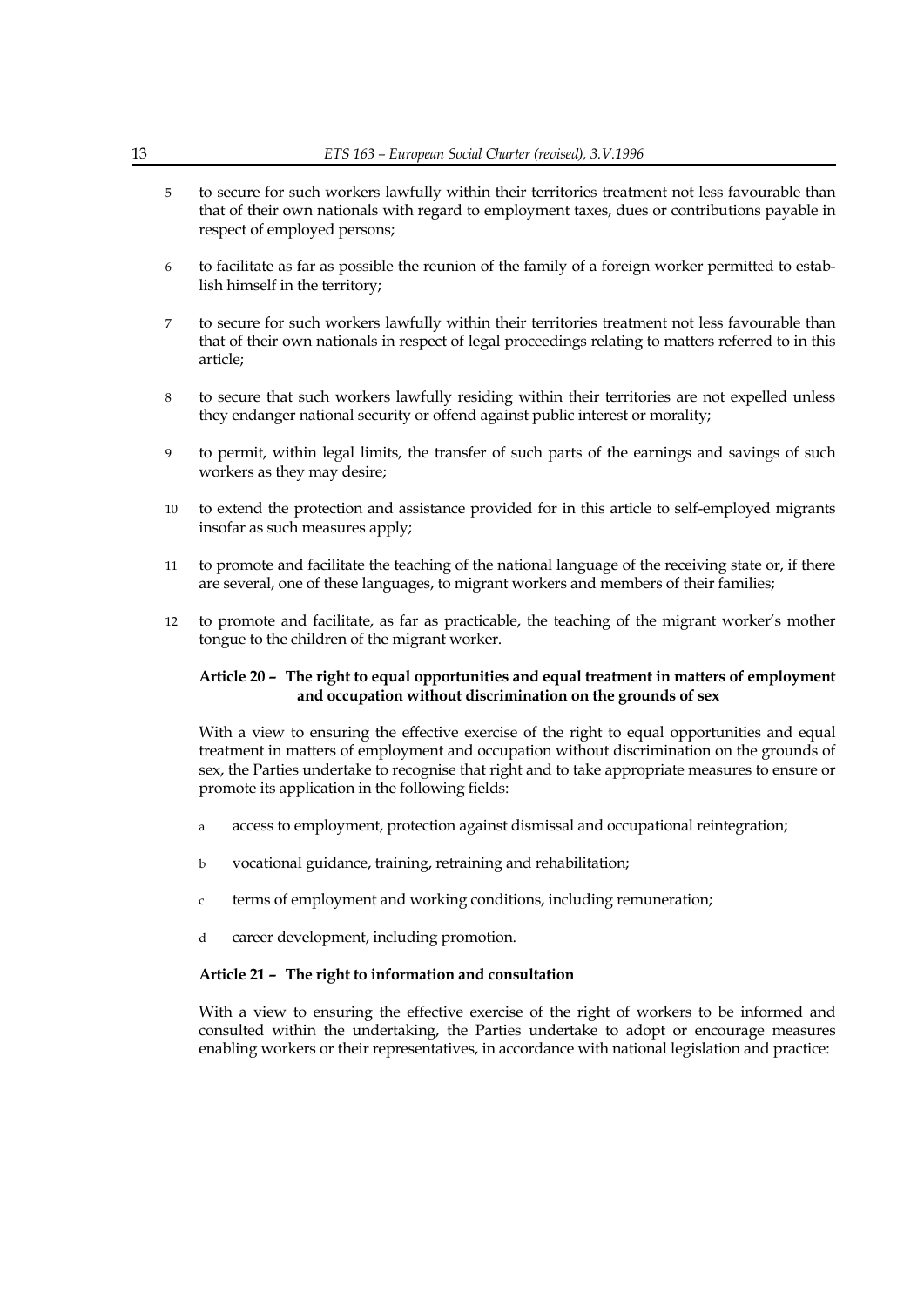- a to be informed regularly or at the appropriate time and in a comprehensible way about the economic and financial situation of the undertaking employing them, on the understanding that the disclosure of certain information which could be prejudicial to the undertaking may be refused or subject to confidentiality; and
- b to be consulted in good time on proposed decisions which could substantially affect the interests of workers, particularly on those decisions which could have an important impact on the employment situation in the undertaking.

# **Article 22 – The right to take part in the determination and improvement of the working conditions and working environment**

With a view to ensuring the effective exercise of the right of workers to take part in the determination and improvement of the working conditions and working environment in the undertaking, the Parties undertake to adopt or encourage measures enabling workers or their representatives, in accordance with national legislation and practice, to contribute:

- a to the determination and the improvement of the working conditions, work organisation and working environment;
- b to the protection of health and safety within the undertaking;
- c to the organisation of social and socio-cultural services and facilities within the undertaking;
- d to the supervision of the observance of regulations on these matters.

# **Article 23 – The right of elderly persons to social protection**

With a view to ensuring the effective exercise of the right of elderly persons to social protection, the Parties undertake to adopt or encourage, either directly or in co-operation with public or private organisations, appropriate measures designed in particular:

- to enable elderly persons to remain full members of society for as long as possible, by means of:
	- a adequate resources enabling them to lead a decent life and play an active part in public, social and cultural life;
	- b provision of information about services and facilities available for elderly persons and their opportunities to make use of them;
- to enable elderly persons to choose their life-style freely and to lead independent lives in their familiar surroundings for as long as they wish and are able, by means of:
	- a provision of housing suited to their needs and their state of health or of adequate support for adapting their housing;
	- b the health care and the services necessitated by their state;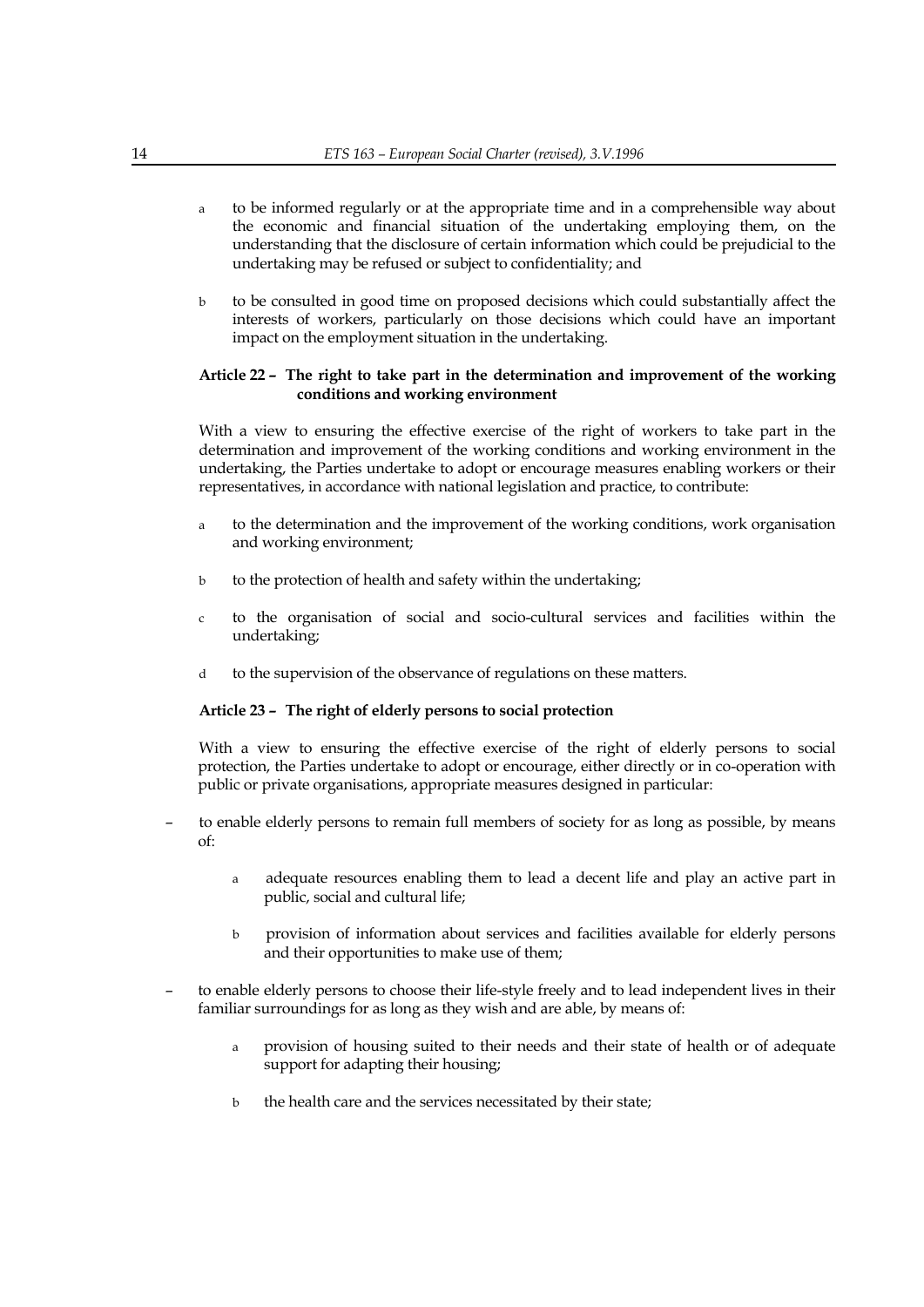– to guarantee elderly persons living in institutions appropriate support, while respecting their privacy, and participation in decisions concerning living conditions in the institution.

## **Article 24 – The right to protection in cases of termination of employment**

With a view to ensuring the effective exercise of the right of workers to protection in cases of termination of employment, the Parties undertake to recognise:

- a the right of all workers not to have their employment terminated without valid reasons for such termination connected with their capacity or conduct or based on the operational requirements of the undertaking, establishment or service;
- b the right of workers whose employment is terminated without a valid reason to adequate compensation or other appropriate relief.

To this end the Parties undertake to ensure that a worker who considers that his employment has been terminated without a valid reason shall have the right to appeal to an impartial body.

# **Article 25 – The right of workers to the protection of their claims in the event of the insolvency of their employer**

With a view to ensuring the effective exercise of the right of workers to the protection of their claims in the event of the insolvency of their employer, the Parties undertake to provide that workers' claims arising from contracts of employment or employment relationships be guaranteed by a guarantee institution or by any other effective form of protection.

# **Article 26 – The right to dignity at work**

With a view to ensuring the effective exercise of the right of all workers to protection of their dignity at work, the Parties undertake, in consultation with employers' and workers' organisations:

- 1 to promote awareness, information and prevention of sexual harassment in the workplace or in relation to work and to take all appropriate measures to protect workers from such conduct;
- 2 to promote awareness, information and prevention of recurrent reprehensible or distinctly negative and offensive actions directed against individual workers in the workplace or in relation to work and to take all appropriate measures to protect workers from such conduct.

# **Article 27 – The right of workers with family responsibilities to equal opportunities and equal treatment**

With a view to ensuring the exercise of the right to equality of opportunity and treatment for men and women workers with family responsibilities and between such workers and other workers, the Parties undertake: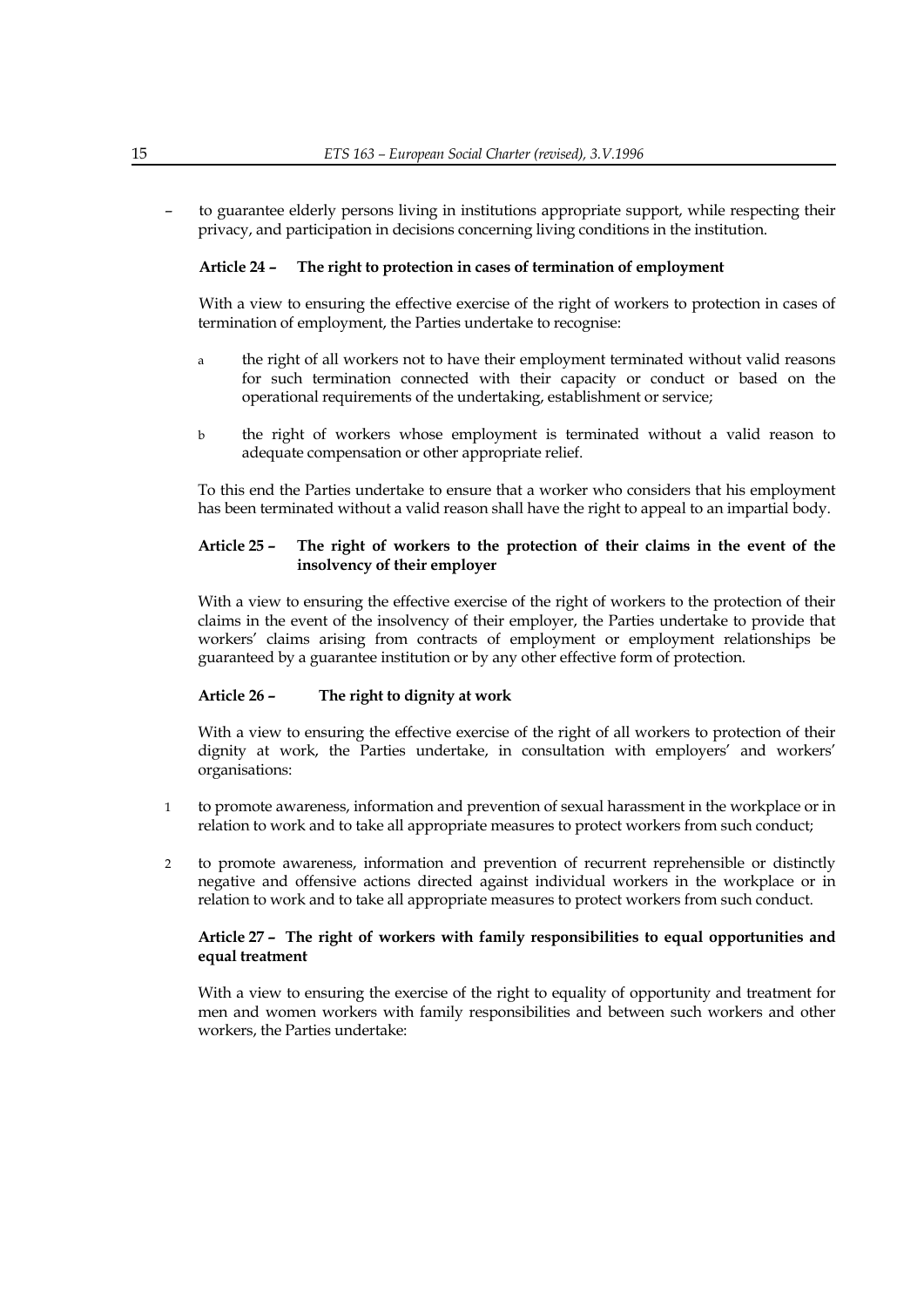- 1 to take appropriate measures:
	- a to enable workers with family responsibilities to enter and remain in employment, as well as to re-enter employment after an absence due to those responsibilities, including measures in the field of vocational guidance and training;
	- b to take account of their needs in terms of conditions of employment and social security;
	- c to develop or promote services, public or private, in particular child daycare services and other childcare arrangements;
- 2 to provide a possibility for either parent to obtain, during a period after maternity leave, parental leave to take care of a child, the duration and conditions of which should be determined by national legislation, collective agreements or practice;
- 3 to ensure that family responsibilities shall not, as such, constitute a valid reason for termination of employment.

## **Article 28 – The right of workers' representatives to protection in the undertaking and facilities to be accorded to them**

With a view to ensuring the effective exercise of the right of workers' representatives to carry out their functions, the Parties undertake to ensure that in the undertaking:

- a they enjoy effective protection against acts prejudicial to them, including dismissal, based on their status or activities as workers' representatives within the undertaking;
- b they are afforded such facilities as may be appropriate in order to enable them to carry out their functions promptly and efficiently, account being taken of the industrial relations system of the country and the needs, size and capabilities of the undertaking concerned.

#### **Article 29 – The right to information and consultation in collective redundancy procedures**

With a view to ensuring the effective exercise of the right of workers to be informed and consulted in situations of collective redundancies, the Parties undertake to ensure that employers shall inform and consult workers' representatives, in good time prior to such collective redundancies, on ways and means of avoiding collective redundancies or limiting their occurrence and mitigating their consequences, for example by recourse to accompanying social measures aimed, in particular, at aid for the redeployment or retraining of the workers concerned.

#### **Article 30 – The right to protection against poverty and social exclusion**

With a view to ensuring the effective exercise of the right to protection against poverty and social exclusion, the Parties undertake: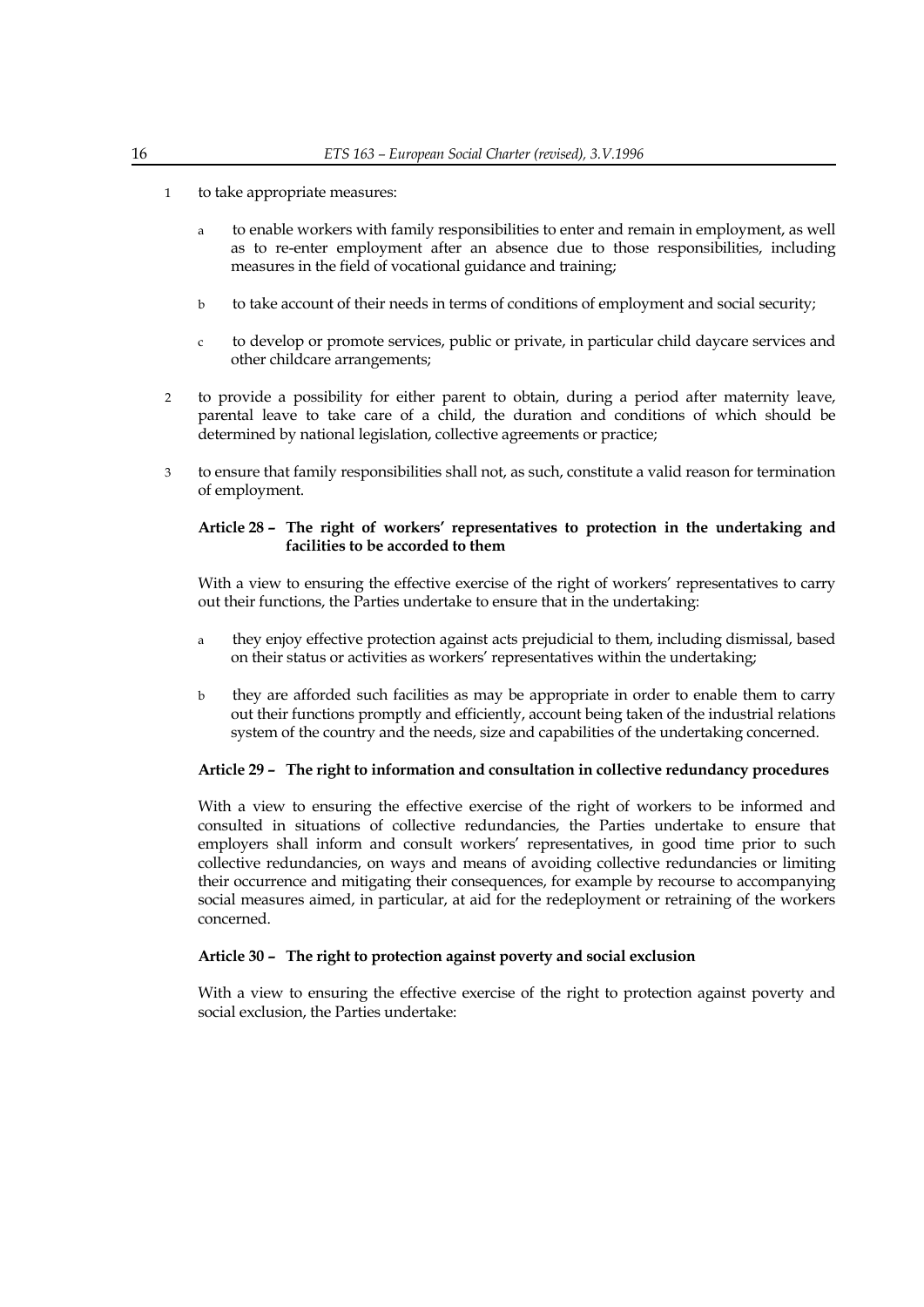- a to take measures within the framework of an overall and co-ordinated approach to promote the effective access of persons who live or risk living in a situation of social exclusion or poverty, as well as their families, to, in particular, employment, housing, training, education, culture and social and medical assistance;
- b to review these measures with a view to their adaptation if necessary.

# **Article 31 – The right to housing**

With a view to ensuring the effective exercise of the right to housing, the Parties undertake to take measures designed:

- 1 to promote access to housing of an adequate standard;
- 2 to prevent and reduce homelessness with a view to its gradual elimination;
- 3 to make the price of housing accessible to those without adequate resources.

## **Part III**

## **Article A – Undertakings**

- 1 Subject to the provisions of Article B below, each of the Parties undertakes:
	- a to consider Part I of this Charter as a declaration of the aims which it will pursue by all appropriate means, as stated in the introductory paragraph of that part;
	- b to consider itself bound by at least six of the following nine articles of Part II of this Charter: Articles 1, 5, 6, 7, 12, 13, 16, 19 and 20;
	- c to consider itself bound by an additional number of articles or numbered paragraphs of Part II of the Charter which it may select, provided that the total number of articles or numbered paragraphs by which it is bound is not less than sixteen articles or sixty-three numbered paragraphs.
- 2 The articles or paragraphs selected in accordance with sub-paragraphs b and c of paragraph 1 of this article shall be notified to the Secretary General of the Council of Europe at the time when the instrument of ratification, acceptance or approval is deposited.
- 3 Any Party may, at a later date, declare by notification addressed to the Secretary General that it considers itself bound by any articles or any numbered paragraphs of Part II of the Charter which it has not already accepted under the terms of paragraph 1 of this article. Such undertakings subsequently given shall be deemed to be an integral part of the ratification, acceptance or approval and shall have the same effect as from the first day of the month following the expiration of a period of one month after the date of the notification.
- 4 Each Party shall maintain a system of labour inspection appropriate to national conditions.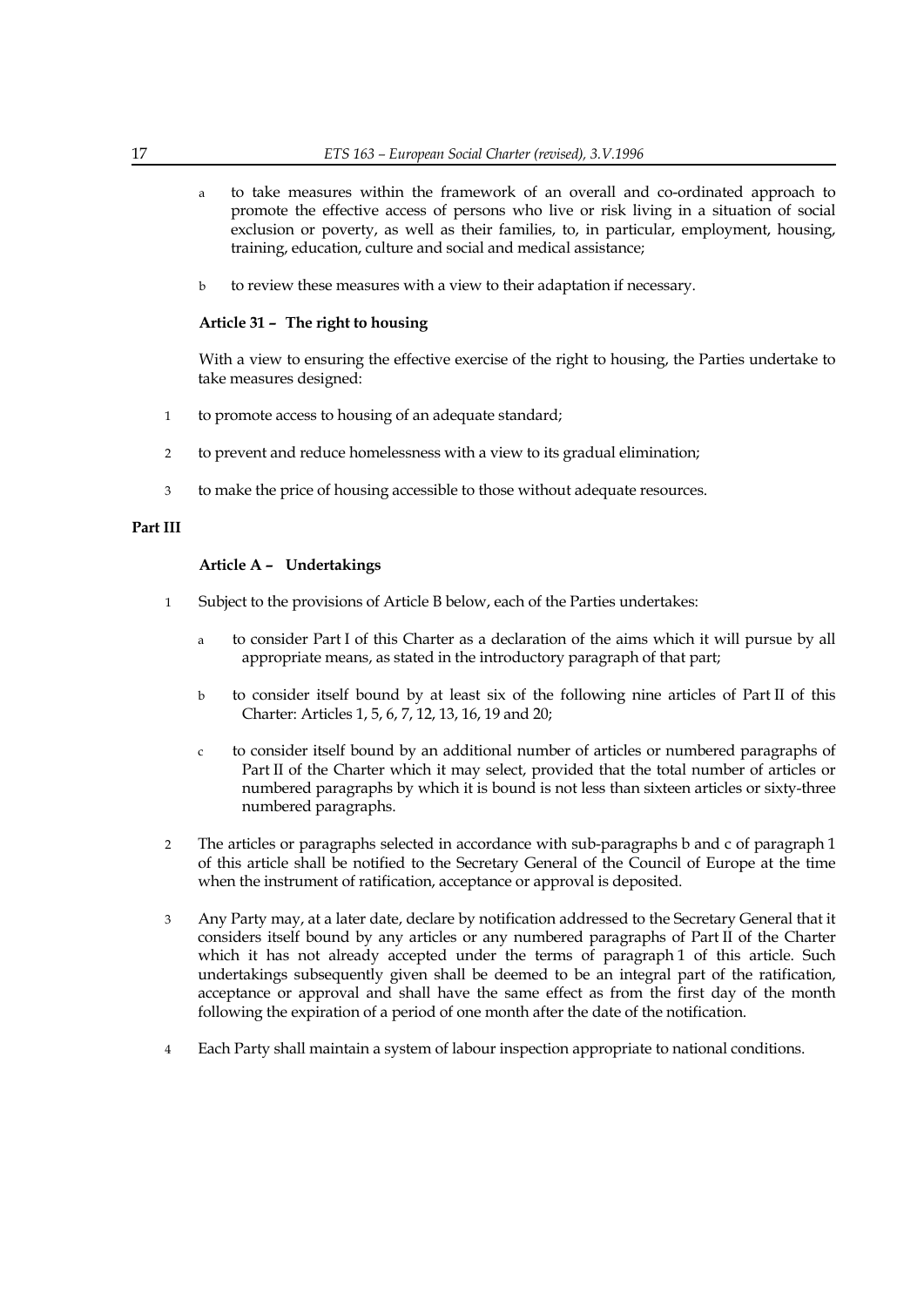## **Article B – Links with the European Social Charter and the 1988 Additional Protocol**

- 1 No Contracting Party to the European Social Charter or Party to the Additional Protocol of 5 May 1988 may ratify, accept or approve this Charter without considering itself bound by at least the provisions corresponding to the provisions of the European Social Charter and, where appropriate, of the Additional Protocol, to which it was bound.
- 2 Acceptance of the obligations of any provision of this Charter shall, from the date of entry into force of those obligations for the Party concerned, result in the corresponding provision of the European Social Charter and, where appropriate, of its Additional Protocol of 1988 ceasing to apply to the Party concerned in the event of that Party being bound by the first of those instruments or by both instruments.

#### **Part IV**

## **Article C – Supervision of the implementation of the undertakings contained in this Charter**

The implementation of the legal obligations contained in this Charter shall be submitted to the same supervision as the European Social Charter.

# **Article D – Collective complaints**

- 1 The provisions of the Additional Protocol to the European Social Charter providing for a system of collective complaints shall apply to the undertakings given in this Charter for the States which have ratified the said Protocol.
- 2 Any State which is not bound by the Additional Protocol to the European Social Charter providing for a system of collective complaints may when depositing its instrument of ratification, acceptance or approval of this Charter or at any time thereafter, declare by notification addressed to the Secretary General of the Council of Europe, that it accepts the supervision of its obligations under this Charter following the procedure provided for in the said Protocol.

## **Part V**

## **Article E – Non-discrimination**

The enjoyment of the rights set forth in this Charter shall be secured without discrimination on any ground such as race, colour, sex, language, religion, political or other opinion, national extraction or social origin, health, association with a national minority, birth or other status.

## **Article F – Derogations in time of war or public emergency**

1 In time of war or other public emergency threatening the life of the nation any Party may take measures derogating from its obligations under this Charter to the extent strictly required by the exigencies of the situation, provided that such measures are not inconsistent with its other obligations under international law.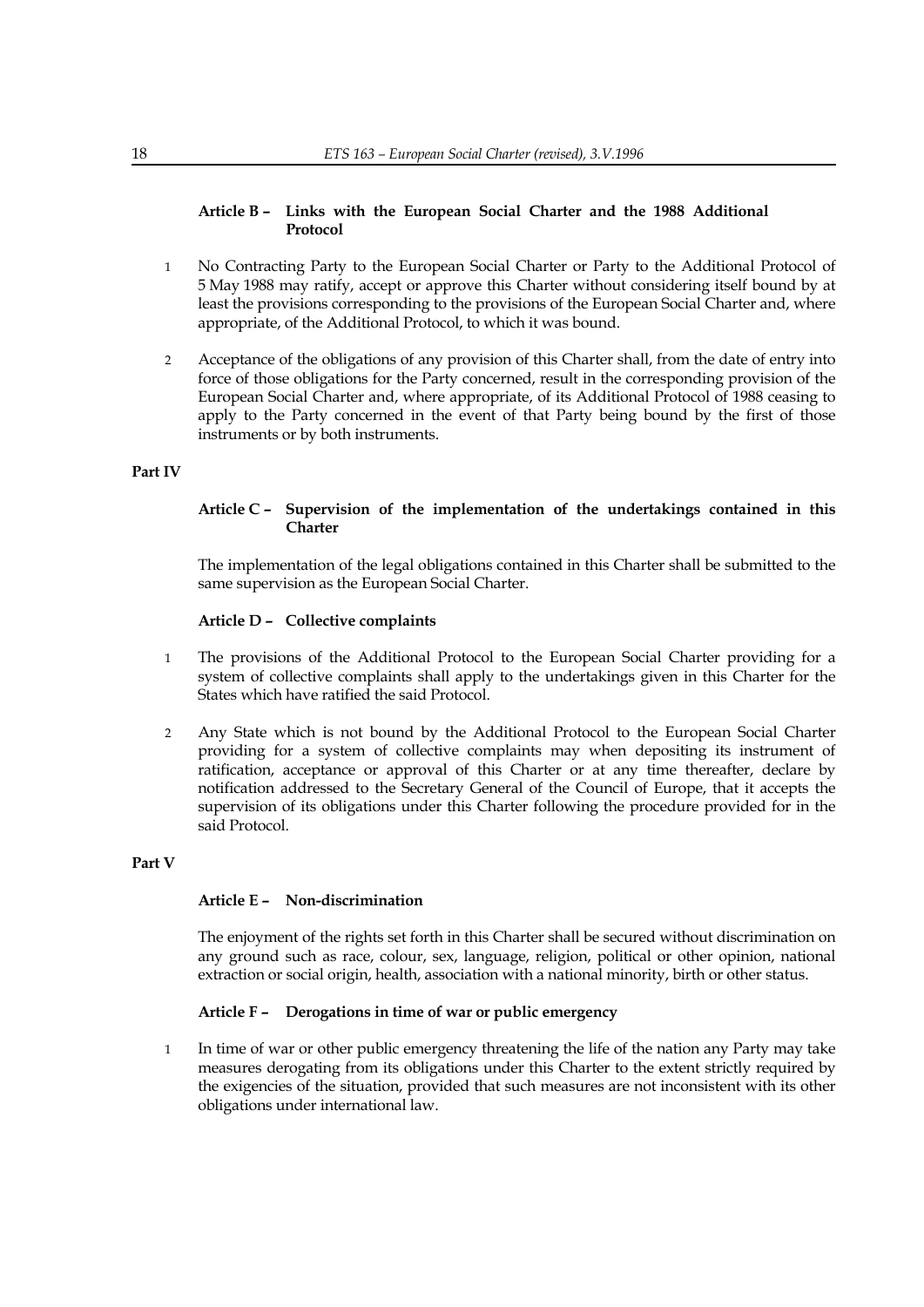2 Any Party which has availed itself of this right of derogation shall, within a reasonable lapse of time, keep the Secretary General of the Council of Europe fully informed of the measures taken and of the reasons therefor. It shall likewise inform the Secretary General when such measures have ceased to operate and the provisions of the Charter which it has accepted are again being fully executed.

# **Article G – Restrictions**

- 1 The rights and principles set forth in Part I when effectively realised, and their effective exercise as provided for in Part II, shall not be subject to any restrictions or limitations not specified in those parts, except such as are prescribed by law and are necessary in a democratic society for the protection of the rights and freedoms of others or for the protection of public interest, national security, public health, or morals.
- 2 The restrictions permitted under this Charter to the rights and obligations set forth herein shall not be applied for any purpose other than that for which they have been prescribed.

# **Article H – Relations between the Charter and domestic law or international agreements**

The provisions of this Charter shall not prejudice the provisions of domestic law or of any bilateral or multilateral treaties, conventions or agreements which are already in force, or may come into force, under which more favourable treatment would be accorded to the persons protected.

## **Article I – Implementation of the undertakings given**

- 1 Without prejudice to the methods of implementation foreseen in these articles the relevant provisions of Articles 1 to 31 of Part II of this Charter shall be implemented by:
	- a laws or regulations;
	- b agreements between employers or employers' organisations and workers' organisations;
	- c a combination of those two methods;
	- d other appropriate means.
- 2 Compliance with the undertakings deriving from the provisions of paragraphs 1, 2, 3, 4, 5 and 7 of Article 2, paragraphs 4, 6 and 7 of Article 7, paragraphs 1, 2, 3 and 5 of Article 10 and Articles 21 and 22 of Part II of this Charter shall be regarded as effective if the provisions are applied, in accordance with paragraph 1 of this article, to the great majority of the workers concerned.

## **Article J – Amendments**

1 Any amendment to Parts I and II of this Charter with the purpose of extending the rights guaranteed in this Charter as well as any amendment to Parts III to VI, proposed by a Party or by the Governmental Committee, shall be communicated to the Secretary General of the Council of Europe and forwarded by the Secretary General to the Parties to this Charter.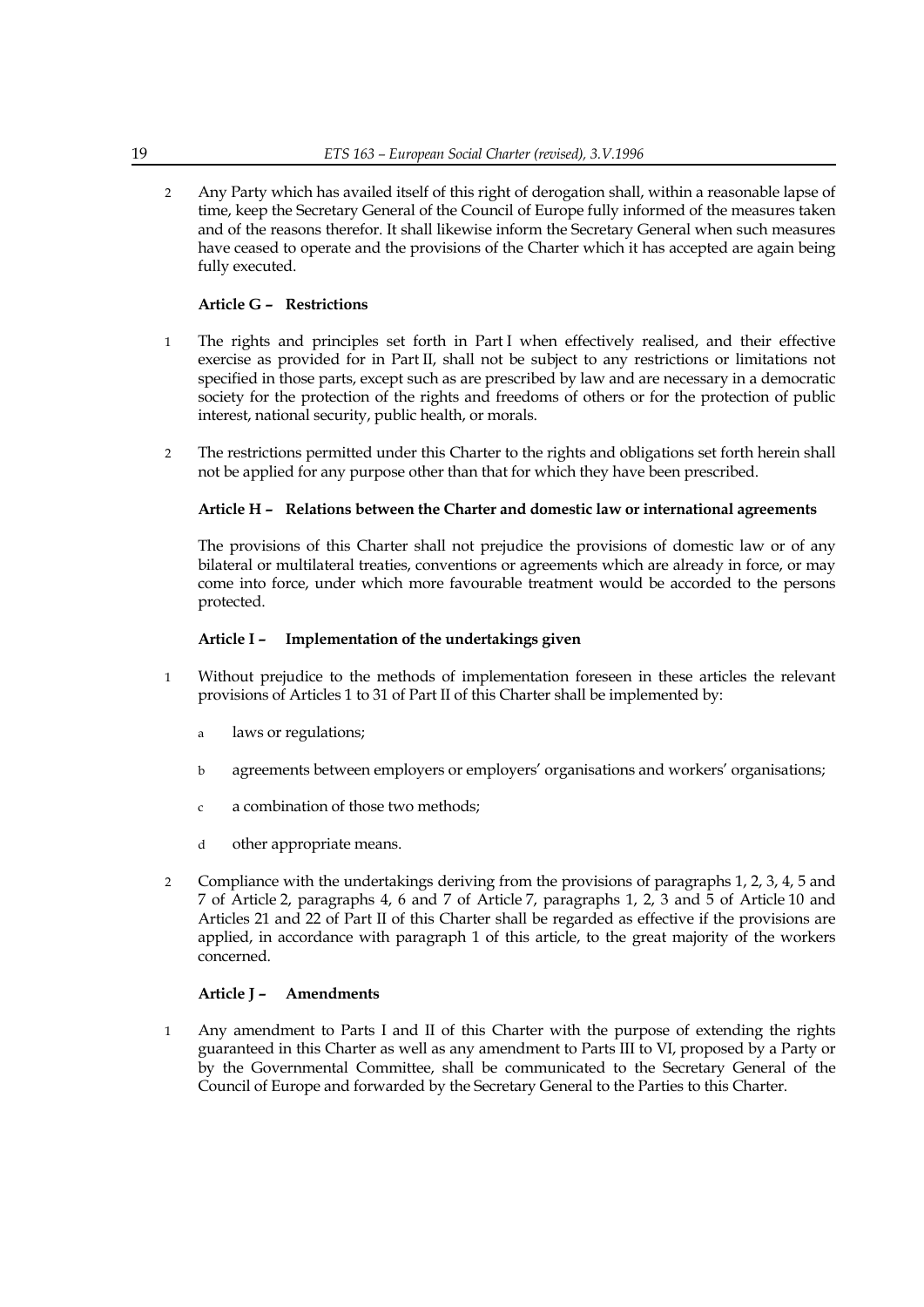- 2 Any amendment proposed in accordance with the provisions of the preceding paragraph shall be examined by the Governmental Committee which shall submit the text adopted to the Committee of Ministers for approval after consultation with the Parliamentary Assembly. After its approval by the Committee of Ministers this text shall be forwarded to the Parties for acceptance.
- 3 Any amendment to Part I and to Part II of this Charter shall enter into force, in respect of those Parties which have accepted it, on the first day of the month following the expiration of a period of one month after the date on which three Parties have informed the Secretary General that they have accepted it.

In respect of any Party which subsequently accepts it, the amendment shall enter into force on the first day of the month following the expiration of a period of one month after the date on which that Party has informed the Secretary General of its acceptance.

4 Any amendment to Parts III to VI of this Charter shall enter into force on the first day of the month following the expiration of a period of one month after the date on which all Parties have informed the Secretary General that they have accepted it.

## **Part VI**

## **Article K – Signature, ratification and entry into force**

- 1 This Charter shall be open for signature by the member States of the Council of Europe. It shall be subject to ratification, acceptance or approval. Instruments of ratification, acceptance or approval shall be deposited with the Secretary General of the Council of Europe.
- 2 This Charter shall enter into force on the first day of the month following the expiration of a period of one month after the date on which three member States of the Council of Europe have expressed their consent to be bound by this Charter in accordance with the preceding paragraph.
- 3 In respect of any member State which subsequently expresses its consent to be bound by this Charter, it shall enter into force on the first day of the month following the expiration of a period of one month after the date of the deposit of the instrument of ratification, acceptance or approval.

## **Article L – Territorial application**

- 1 This Charter shall apply to the metropolitan territory of each Party. Each signatory may, at the time of signature or of the deposit of its instrument of ratification, acceptance or approval, specify, by declaration addressed to the Secretary General of the Council of Europe, the territory which shall be considered to be its metropolitan territory for this purpose.
- 2 Any signatory may, at the time of signature or of the deposit of its instrument of ratification, acceptance or approval, or at any time thereafter, declare by notification addressed to the Secretary General of the Council of Europe, that the Charter shall extend in whole or in part to a non-metropolitan territory or territories specified in the said declaration for whose international relations it is responsible or for which it assumes international responsibility. It shall specify in the declaration the articles or paragraphs of Part II of the Charter which it accepts as binding in respect of the territories named in the declaration.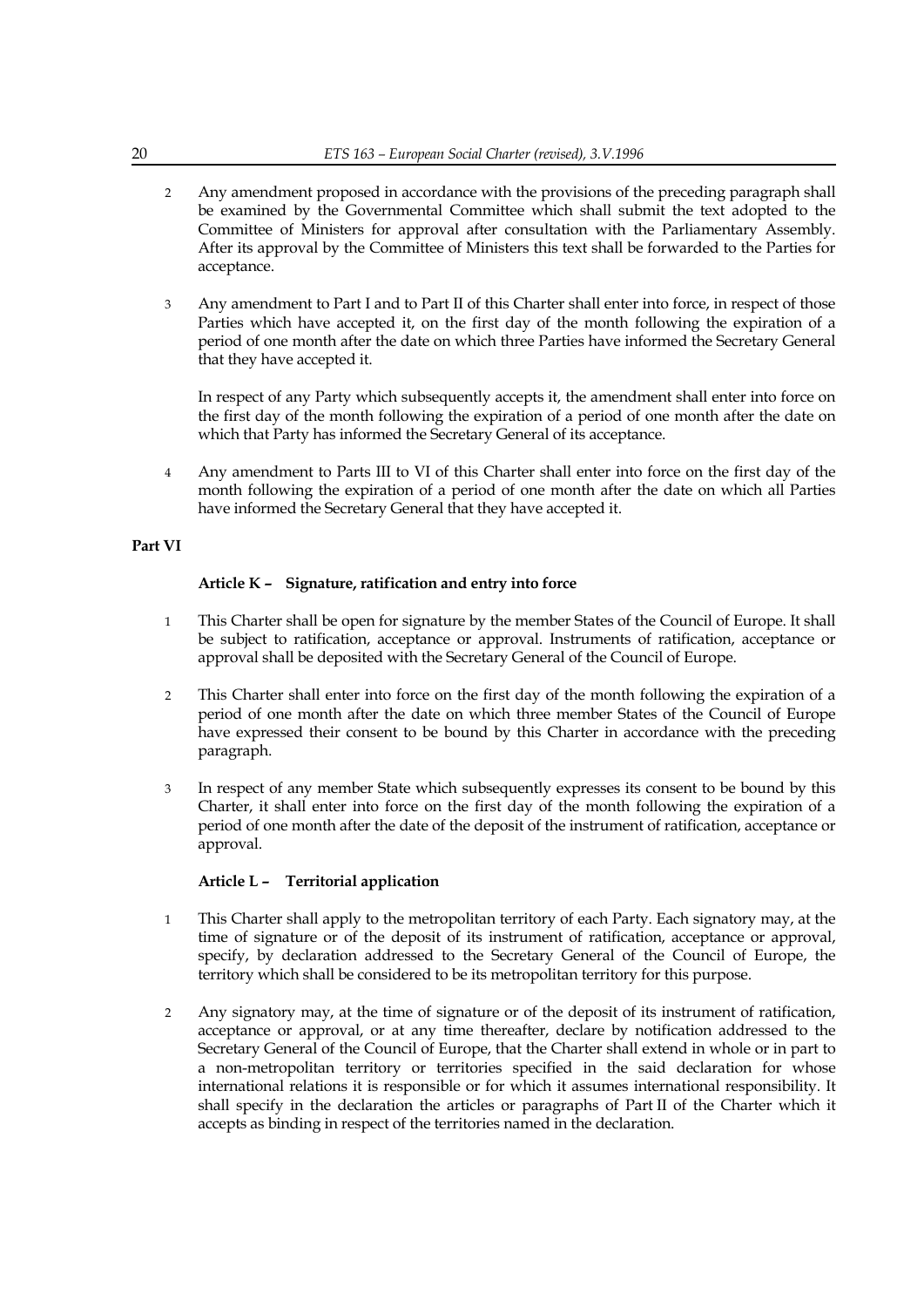- 3 The Charter shall extend its application to the territory or territories named in the aforesaid declaration as from the first day of the month following the expiration of a period of one month after the date of receipt of the notification of such declaration by the Secretary General.
- 4 Any Party may declare at a later date by notification addressed to the Secretary General of the Council of Europe that, in respect of one or more of the territories to which the Charter has been applied in accordance with paragraph 2 of this article, it accepts as binding any articles or any numbered paragraphs which it has not already accepted in respect of that territory or territories. Such undertakings subsequently given shall be deemed to be an integral part of the original declaration in respect of the territory concerned, and shall have the same effect as from the first day of the month following the expiration of a period of one month after the date of receipt of such notification by the Secretary General.

## **Article M – Denunciation**

- 1 Any Party may denounce this Charter only at the end of a period of five years from the date on which the Charter entered into force for it, or at the end of any subsequent period of two years, and in either case after giving six months' notice to the Secretary General of the Council of Europe who shall inform the other Parties accordingly.
- 2 Any Party may, in accordance with the provisions set out in the preceding paragraph, denounce any article or paragraph of Part II of the Charter accepted by it provided that the number of articles or paragraphs by which this Party is bound shall never be less than sixteen in the former case and sixty-three in the latter and that this number of articles or paragraphs shall continue to include the articles selected by the Party among those to which special reference is made in Article A, paragraph 1, sub-paragraph b.
- 3 Any Party may denounce the present Charter or any of the articles or paragraphs of Part II of the Charter under the conditions specified in paragraph 1 of this article in respect of any territory to which the said Charter is applicable, by virtue of a declaration made in accordance with paragraph 2 of Article L.

# **Article N – Appendix**

The appendix to this Charter shall form an integral part of it.

## **Article O – Notifications**

The Secretary General of the Council of Europe shall notify the member States of the Council and the Director General of the International Labour Office of:

- a any signature;
- b the deposit of any instrument of ratification, acceptance or approval;
- c any date of entry into force of this Charter in accordance with Article K;
- d any declaration made in application of Articles A, paragraphs 2 and 3, D, paragraphs 1 and 2, F, paragraph 2, L, paragraphs 1, 2, 3 and 4;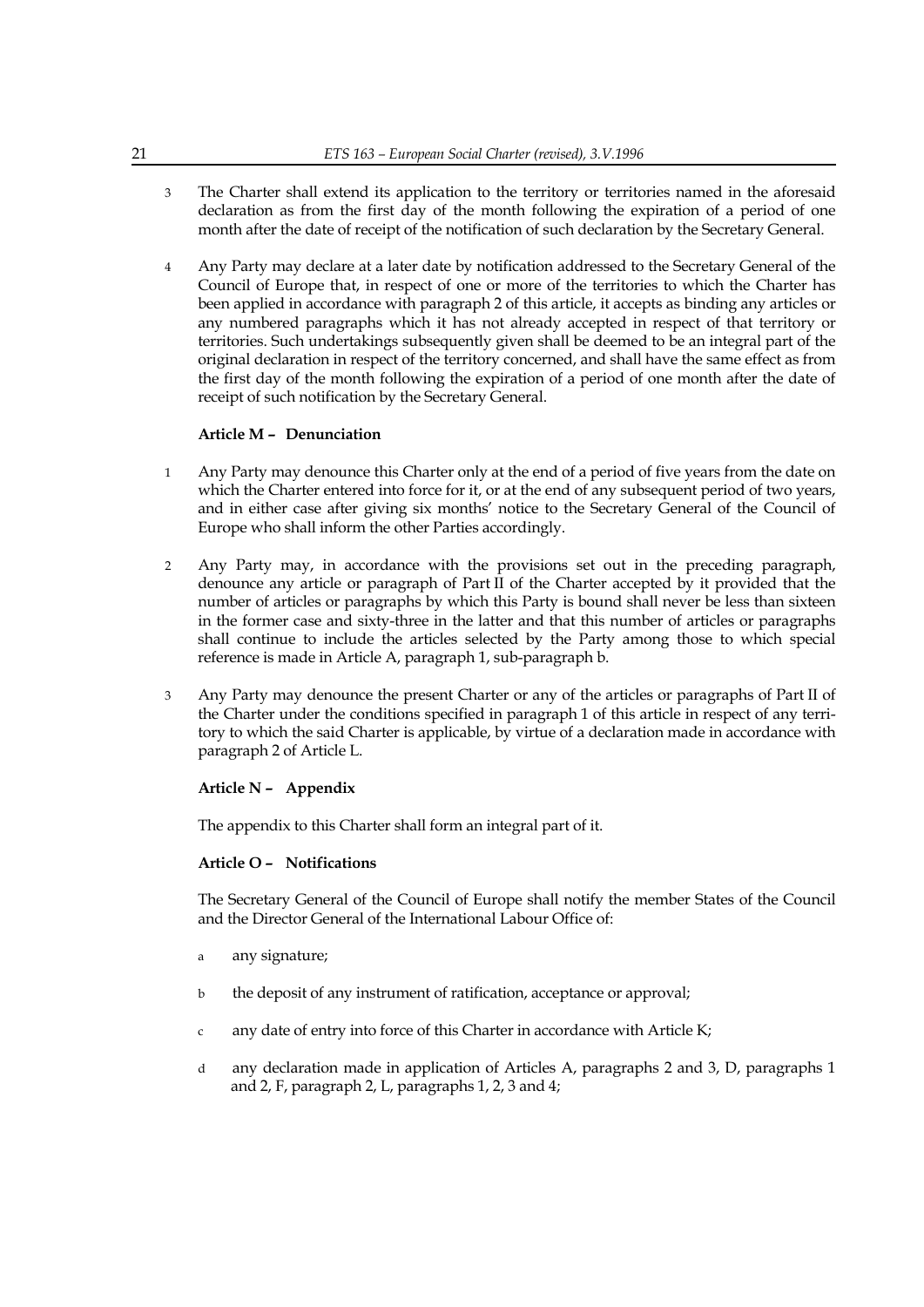- e any amendment in accordance with Article J;
- f any denunciation in accordance with Article M;
- g any other act, notification or communication relating to this Charter.

In witness whereof, the undersigned, being duly authorised thereto, have signed this revised Charter.

Done at Strasbourg, this 3rd day of May 1996, in English and French, both texts being equally authentic, in a single copy which shall be deposited in the archives of the Council of Europe. The Secretary General of the Council of Europe shall transmit certified copies to each member State of the Council of Europe and to the Director General of the International Labour Office.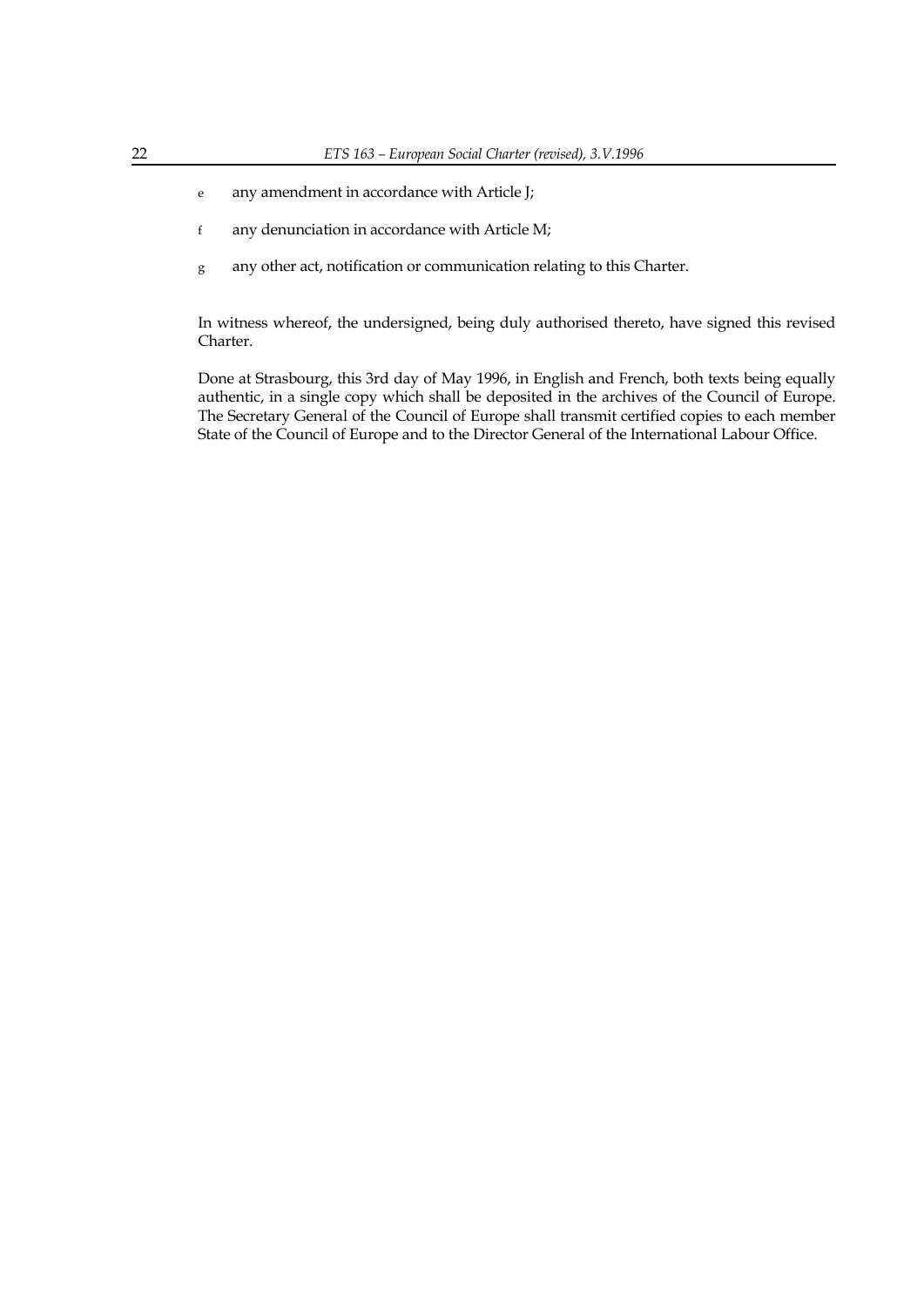## **Appendix to the Revised European Social Charter**

#### **Scope of the Revised European Social Charter in terms of persons protected**

1 Without prejudice to Article 12, paragraph 4, and Article 13, paragraph 4, the persons covered by Articles 1 to 17 and 20 to 31 include foreigners only in so far as they are nationals of other Parties lawfully resident or working regularly within the territory of the Party concerned, subject to the understanding that these articles are to be interpreted in the light of the provisions of Articles 18 and 19.

This interpretation would not prejudice the extension of similar facilities to other persons by any of the Parties.

- 2 Each Party will grant to refugees as defined in the Convention relating to the Status of Refugees, signed in Geneva on 28 July 1951 and in the Protocol of 31 January 1967, and lawfully staying in its territory, treatment as favourable as possible, and in any case not less favourable than under the obligations accepted by the Party under the said convention and under any other existing international instruments applicable to those refugees.
- 3 Each Party will grant to stateless persons as defined in the Convention on the Status of Stateless Persons done in New York on 28 September 1954 and lawfully staying in its territory, treatment as favourable as possible and in any case not less favourable than under the obligations accepted by the Party under the said instrument and under any other existing international instruments applicable to those stateless persons.

## **Part I, paragraph 18, and Part II, Article 18, paragraph 1**

It is understood that these provisions are not concerned with the question of entry into the territories of the Parties and do not prejudice the provisions of the European Convention on Establishment, signed in Paris on 13 December 1955.

#### **Part II**

## **Article 1, paragraph 2**

This provision shall not be interpreted as prohibiting or authorising any union security clause or practice.

#### **Article 2, paragraph 6**

Parties may provide that this provision shall not apply:

- a to workers having a contract or employment relationship with a total duration not exceeding one month and/or with a working week not exceeding eight hours;
- b where the contract or employment relationship is of a casual and/or specific nature, provided, in these cases, that its non-application is justified by objective considerations.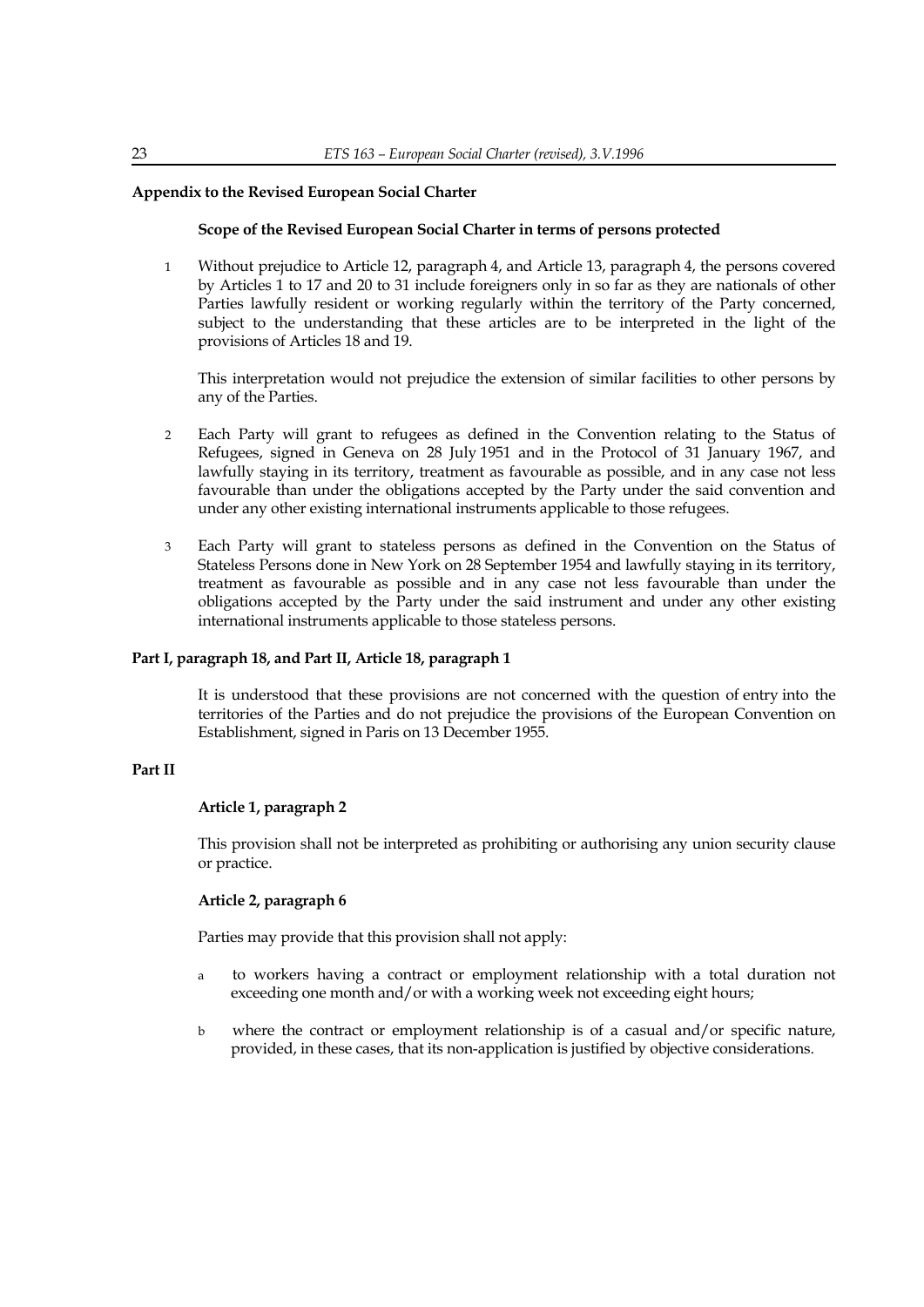#### **Article 3, paragraph 4**

It is understood that for the purposes of this provision the functions, organisation and conditions of operation of these services shall be determined by national laws or regulations, collective agreements or other means appropriate to national conditions.

#### **Article 4, paragraph 4**

This provision shall be so understood as not to prohibit immediate dismissal for any serious offence.

## **Article 4, paragraph 5**

It is understood that a Party may give the undertaking required in this paragraph if the great majority of workers are not permitted to suffer deductions from wages either by law or through collective agreements or arbitration awards, the exceptions being those persons not so covered.

#### **Article 6, paragraph 4**

It is understood that each Party may, insofar as it is concerned, regulate the exercise of the right to strike by law, provided that any further restriction that this might place on the right can be justified under the terms of Article G.

## **Article 7, paragraph 2**

This provision does not prevent Parties from providing in their legislation that young persons not having reached the minimum age laid down may perform work in so far as it is absolutely necessary for their vocational training where such work is carried out in accordance with conditions prescribed by the competent authority and measures are taken to protect the health and safety of these young persons.

## **Article 7, paragraph 8**

It is understood that a Party may give the undertaking required in this paragraph if it fulfils the spirit of the undertaking by providing by law that the great majority of persons under eighteen years of age shall not be employed in night work.

#### **Article 8, paragraph 2**

This provision shall not be interpreted as laying down an absolute prohibition. Exceptions could be made, for instance, in the following cases:

- a if an employed woman has been guilty of misconduct which justifies breaking off the employment relationship;
- b if the undertaking concerned ceases to operate;
- c if the period prescribed in the employment contract has expired.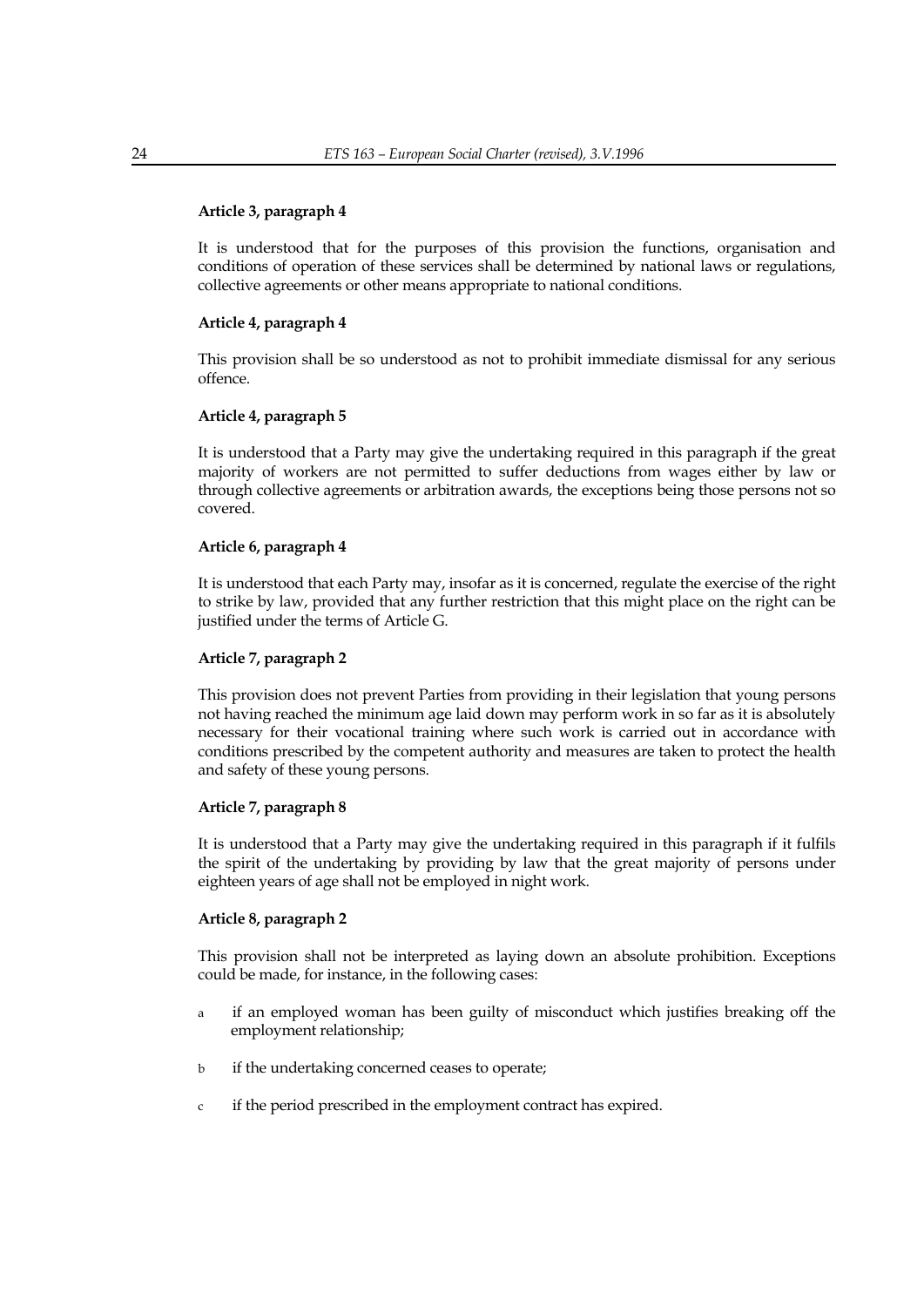## **Article 12, paragraph 4**

The words "and subject to the conditions laid down in such agreements" in the introduction to this paragraph are taken to imply *inter alia* that with regard to benefits which are available independently of any insurance contribution, a Party may require the completion of a prescribed period of residence before granting such benefits to nationals of other Parties.

## **Article 13, paragraph 4**

Governments not Parties to the European Convention on Social and Medical Assistance may ratify the Charter in respect of this paragraph provided that they grant to nationals of other Parties a treatment which is in conformity with the provisions of the said convention.

## **Article 16**

It is understood that the protection afforded in this provision covers single-parent families.

#### **Article 17**

It is understood that this provision covers all persons below the age of 18 years, unless under the law applicable to the child majority is attained earlier, without prejudice to the other specific provisions provided by the Charter, particularly Article 7.

This does not imply an obligation to provide compulsory education up to the above-mentioned age.

# **Article 19, paragraph 6**

For the purpose of applying this provision, the term "family of a foreign worker" is understood to mean at least the worker's spouse and unmarried children, as long as the latter are considered to be minors by the receiving State and are dependent on the migrant worker.

## **Article 20**

- 1 It is understood that social security matters, as well as other provisions relating to unemployment benefit, old age benefit and survivor's benefit, may be excluded from the scope of this article.
- 2 Provisions concerning the protection of women, particularly as regards pregnancy, confinement and the post-natal period, shall not be deemed to be discrimination as referred to in this article.
- 3 This article shall not prevent the adoption of specific measures aimed at removing *de facto* inequalities.
- 4 Occupational activities which, by reason of their nature or the context in which they are carried out, can be entrusted only to persons of a particular sex may be excluded from the scope of this article or some of its provisions. This provision is not to be interpreted as requiring the Parties to embody in laws or regulations a list of occupations which, by reason of their nature or the context in which they are carried out, may be reserved to persons of a particular sex.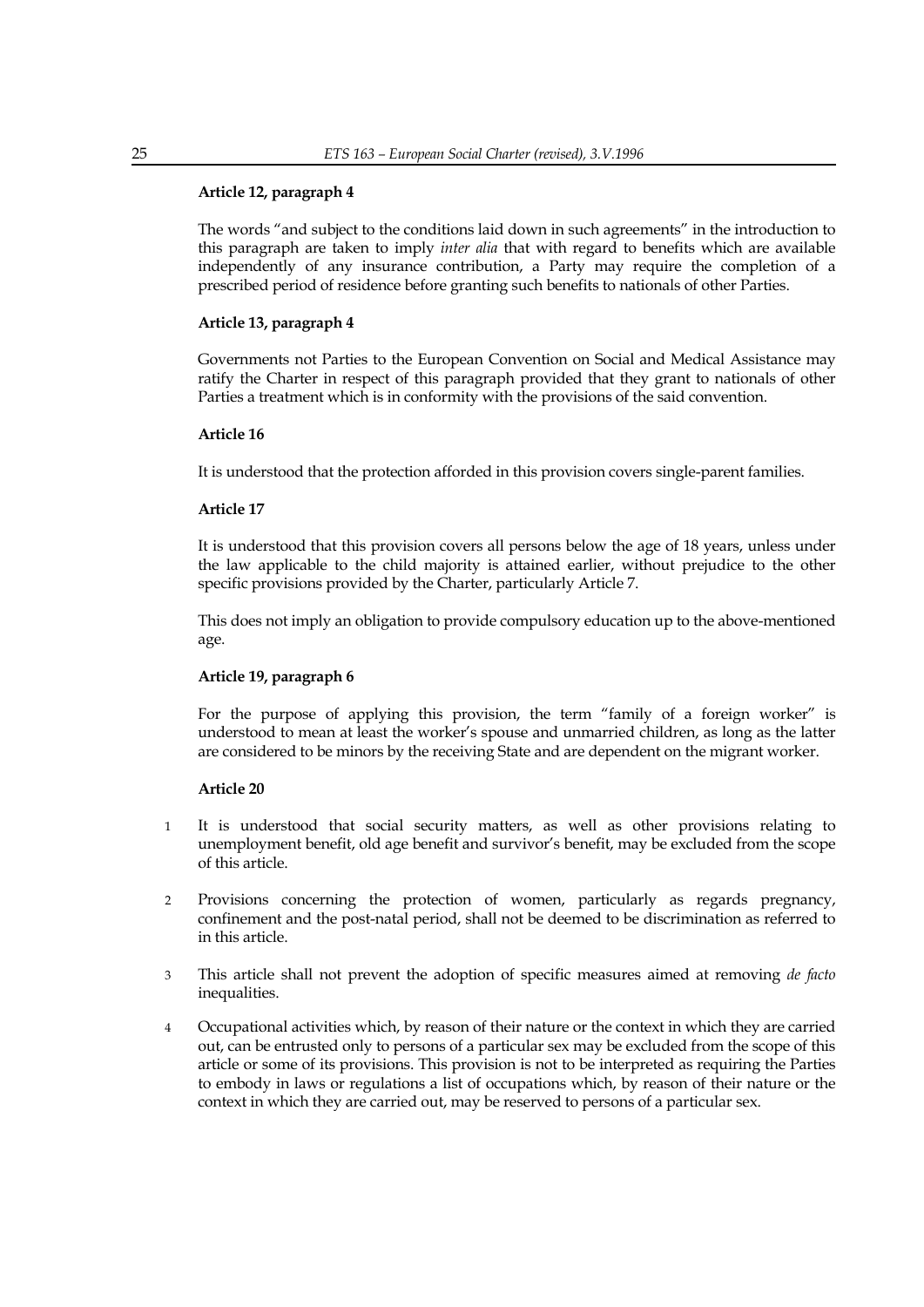## **Articles 21 and 22**

- 1 For the purpose of the application of these articles, the term "workers' representatives" means persons who are recognised as such under national legislation or practice.
- 2 The terms "national legislation and practice" embrace as the case may be, in addition to laws and regulations, collective agreements, other agreements between employers and workers' representatives, customs as well as relevant case law.
- 3 For the purpose of the application of these articles, the term "undertaking" is understood as referring to a set of tangible and intangible components, with or without legal personality, formed to produce goods or provide services for financial gain and with power to determine its own market policy.
- 4 It is understood that religious communities and their institutions may be excluded from the application of these articles, even if these institutions are "undertakings" within the meaning of paragraph 3. Establishments pursuing activities which are inspired by certain ideals or guided by certain moral concepts, ideals and concepts which are protected by national legislation, may be excluded from the application of these articles to such an extent as is necessary to protect the orientation of the undertaking.
- 5 It is understood that where in a state the rights set out in these articles are exercised in the various establishments of the undertaking, the Party concerned is to be considered as fulfilling the obligations deriving from these provisions.
- 6 The Parties may exclude from the field of application of these articles, those undertakings employing less than a certain number of workers, to be determined by national legislation or practice.

# **Article 22**

- 1 This provision affects neither the powers and obligations of states as regards the adoption of health and safety regulations for workplaces, nor the powers and responsibilities of the bodies in charge of monitoring their application.
- 2 The terms "social and socio-cultural services and facilities" are understood as referring to the social and/or cultural facilities for workers provided by some undertakings such as welfare assistance, sports fields, rooms for nursing mothers, libraries, children's holiday camps, etc.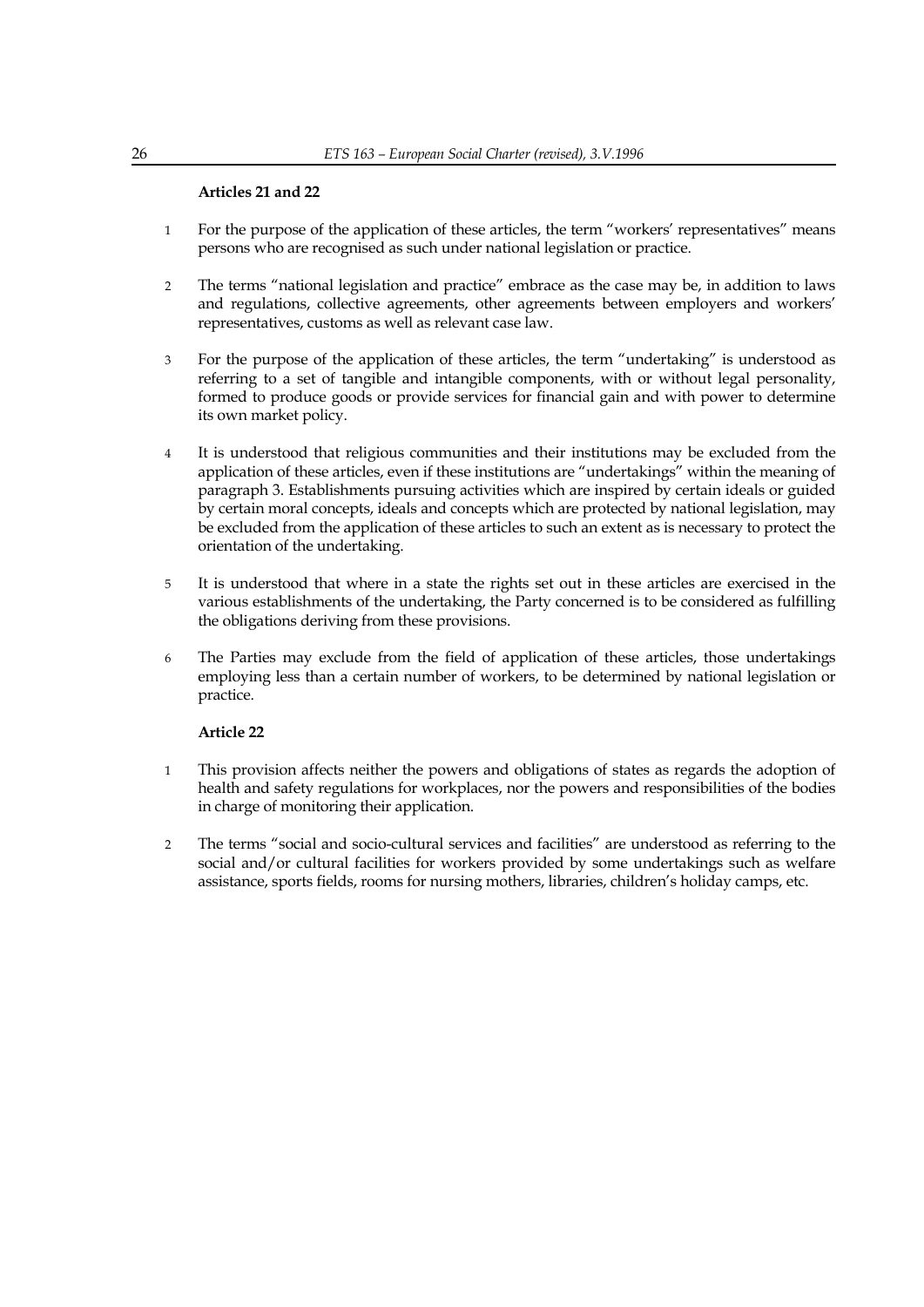## **Article 23, paragraph 1**

For the purpose of the application of this paragraph, the term "for as long as possible" refers to the elderly person's physical, psychological and intellectual capacities.

## **Article 24**

- 1 It is understood that for the purposes of this article the terms "termination of employment" and "terminated" mean termination of employment at the initiative of the employer.
- 2 It is understood that this article covers all workers but that a Party may exclude from some or all of its protection the following categories of employed persons:
	- a workers engaged under a contract of employment for a specified period of time or a specified task;
	- b workers undergoing a period of probation or a qualifying period of employment, provided that this is determined in advance and is of a reasonable duration;
	- c workers engaged on a casual basis for a short period.
- 3 For the purpose of this article the following, in particular, shall not constitute valid reasons for termination of employment:
	- a trade union membership or participation in union activities outside working hours, or, with the consent of the employer, within working hours;
	- b seeking office as, acting or having acted in the capacity of a workers' representative;
	- c the filing of a complaint or the participation in proceedings against an employer involving alleged violation of laws or regulations or recourse to competent administrative authorities;
	- d race, colour, sex, marital status, family responsibilities, pregnancy, religion, political opinion, national extraction or social origin;
	- e maternity or parental leave;
	- f temporary absence from work due to illness or injury.
- 4 It is understood that compensation or other appropriate relief in case of termination of employment without valid reasons shall be determined by national laws or regulations, collective agreements or other means appropriate to national conditions.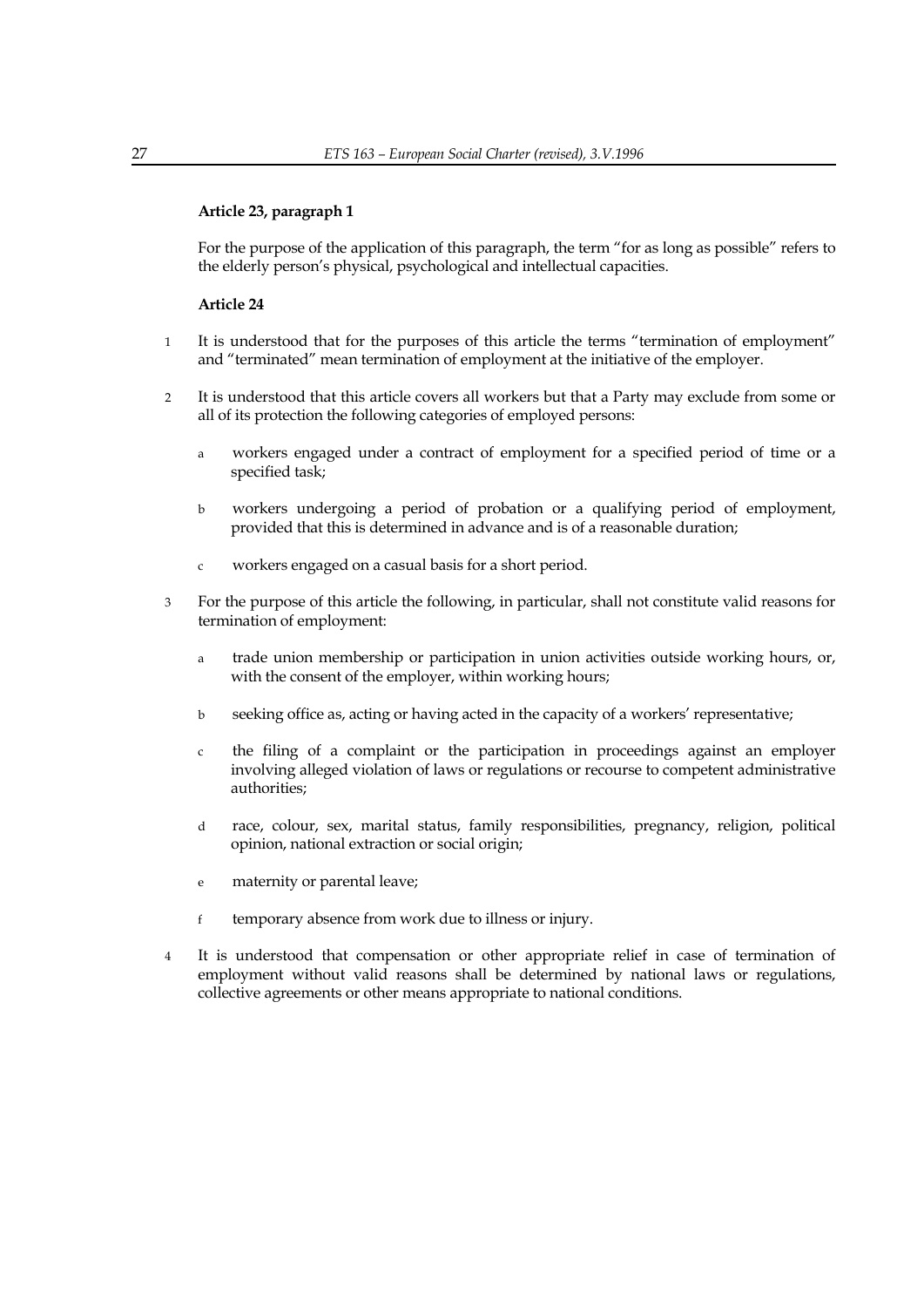# **Article 25**

- 1 It is understood that the competent national authority may, by way of exemption and after consulting organisations of employers and workers, exclude certain categories of workers from the protection provided in this provision by reason of the special nature of their employment relationship.
- 2 It is understood that the definition of the term "insolvency" must be determined by national law and practice.
- 3 The workers' claims covered by this provision shall include at least:
	- a the workers' claims for wages relating to a prescribed period, which shall not be less than three months under a privilege system and eight weeks under a guarantee system, prior to the insolvency or to the termination of employment;
	- b the workers' claims for holiday pay due as a result of work performed during the year in which the insolvency or the termination of employment occurred;
	- c the workers' claims for amounts due in respect of other types of paid absence relating to a prescribed period, which shall not be less than three months under a privilege system and eight weeks under a guarantee system, prior to the insolvency or the termination of the employment.
- 4 National laws or regulations may limit the protection of workers' claims to a prescribed amount, which shall be of a socially acceptable level.

#### **Article 26**

It is understood that this article does not require that legislation be enacted by the Parties.

It is understood that paragraph 2 does not cover sexual harassment.

#### **Article 27**

It is understood that this article applies to men and women workers with family responsibilities in relation to their dependent children as well as in relation to other members of their immediate family who clearly need their care or support where such responsibilities restrict their possibilities of preparing for, entering, participating in or advancing in economic activity. The terms "dependent children" and "other members of their immediate family who clearly need their care and support" mean persons defined as such by the national legislation of the Party concerned.

#### **Articles 28 and 29**

For the purpose of the application of this article, the term "workers' representatives" means persons who are recognised as such under national legislation or practice.